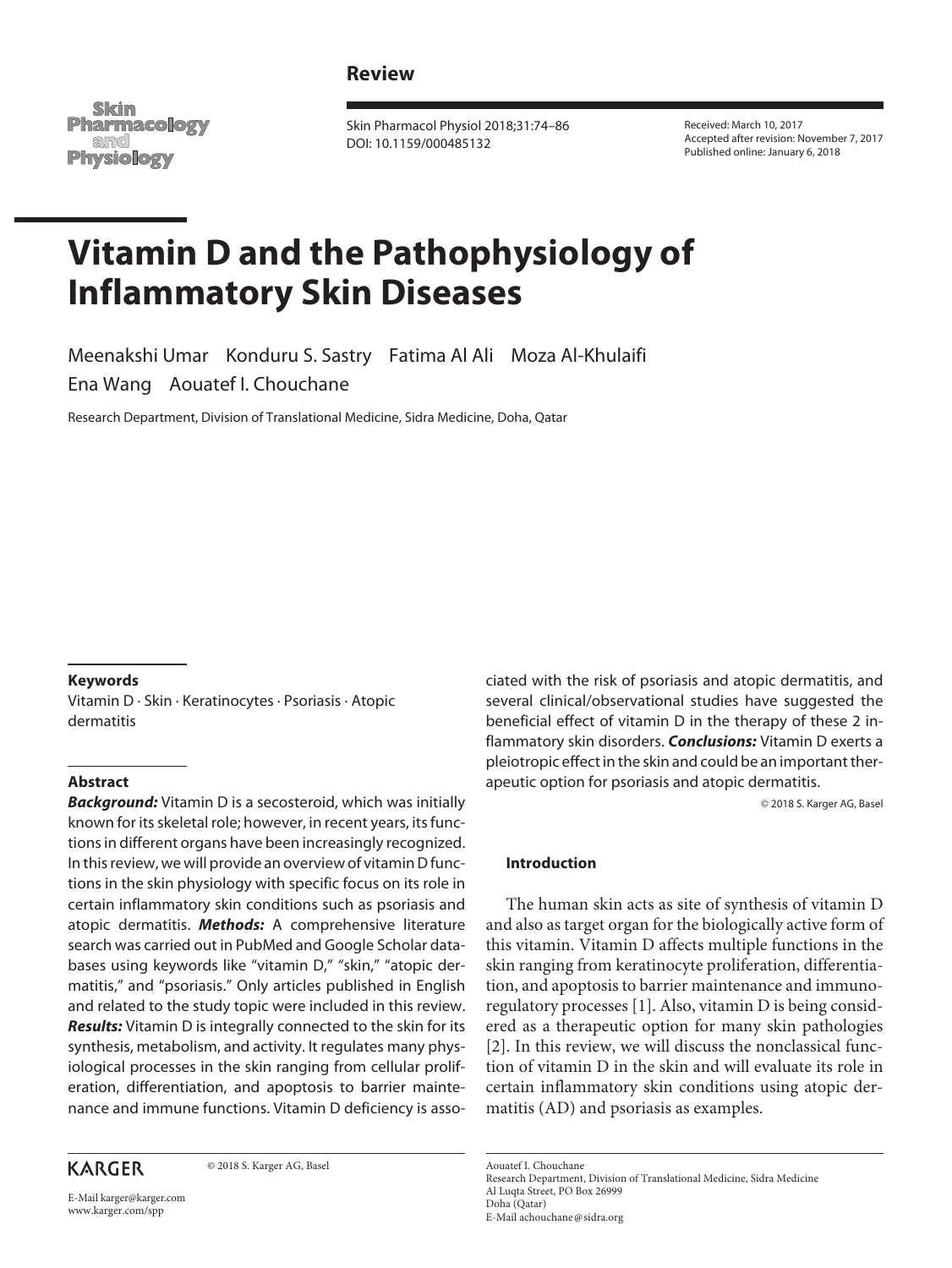#### **Main Structural and Functional Molecules in the Skin**

The skin acts as first line of defense against infections. It consists of mainly 3 layers, the epidermis, dermis and hypodermis, and associated with it are several appendages like hair follicles, eccrine sweat glands, sebaceous glands, and apocrine glands. The epidermis consists of many cells like keratinocytes, melanocytes, Langerhans cells (a specialized subset of myeloid dendritic cells, DCs) and Merkel cells, among which keratinocytes account for 95% of the total epidermal cells. There are 4 distinct epidermal layers, each composed of keratinocytes at various differentiation stages [1]:

- 1. stratum basale: it consists of columnar, proliferating keratinocytes with an extensive network of keratins K5 and K14;
- 2. stratum spinosum: in this layer, keratinocytes initiate differentiation through synthesis of K1 and K10 keratins, involucrin, and enzyme transglutaminase;
- 3. granular layer: it is characterized by keratinocytes rich in electron-dense keratohyalin granules containing late differentiation markers like profilaggrin (precursor of filaggrin), and loricrin; it also consists of lipidfilled lamellar bodies that empty their contents into the intercellular spaces between the stratum granulare and stratum corneum and contribute to the permeability barrier;
- 4. stratum corneum (SC): the uppermost layer, consists of terminally differentiated dead cells known as corneocytes. The plasma membrane of corneocytes is replaced by an insoluble protein layer called "cornified envelope," made of structural proteins like involucrin, loricrin, filaggrin, and small proline-rich protein cross-linked by transglutaminase.

Filaggrin is a particularly important molecule in the SC, as it facilitates the aggregation of keratin filaments of the cytoskeleton into bundles, consequently collapsing corneocytes into flattened disks. Also, it contributes to the hydration of the SC by proteolysing into pyrrolidine carboxylic acid and transurocanic acid in conditions of low water content [3]. The constant thickness of the epidermis is maintained by the fine balance between basal cell proliferation and corneocyte desquamation. The desquamation process starts with the degradation of corneodesmosomes (modified desmosomes present in the SC) and is controlled by a number of proteases and their inhibitors. The human kallikrein (KLK)-related peptidases including the KLK5, KLK7, and KLK14 are the prominent proteases involved in desquamation. The lymphoepithelial Kazaltype 5 serine protease inhibitor is an important protease

inhibitor encoded by the *SPINK5* gene which has confirmed activity against the members of the KLK family [4].

#### **Vitamin D: Synthesis and Functions**

Vitamin D is a fat-soluble vitamin that occurs in 2 main forms: ergocalciferol (vitamin  $D_2$ ) produced by plants and cholecalciferol (vitamin D3) derived from animal-based foods. The major source of vitamin D in humans is the cutaneous synthesis in the presence of sunlight. The exposure of 7-dehydrocholesterol (7-DHC) to ultraviolet radiation B (UVB) of wavelength 290–315 nm results in the formation of previtamin D in the skin, which is thermally isomerized to the stabler vitamin D (cholecalciferol). The vitamin D, whether synthesized in the skin or obtained from diet, undergoes 2 hydroxylation reactions: first in the liver by vitamin D 25-hydroxylase (CYP2R1) enzyme to form 25-hydroxyvitamin D, 25(OH)D, also known as calcidiol and then in the kidney by 1α-hydroxylase (CYP27B1) to form an active metabolite, 1,25-dihydroxyvitamin D, 1,25(OH)2D, also known as calcitriol. Both 25(OH)D and  $1,25(OH)<sub>2</sub>D$  may be metabolically inactivated through hydroxylation by 24-hydroxylase (CYP24A1) [5]. The levels of vitamin D in serum are tightly regulated by a feedback mechanism of calcium, phosphorus, parathyroid hormone, fibroblast growth factor and vitamin D itself [6, 7]. The vitamin D status is evaluated by measuring the serum 25(OH)D level, which is its major circulating form. According to the US Endocrine Society guidelines, vitamin D deficiency is defined as a serum level of 25(OH)D below 20 ng/mL (50 nmol/L) and vitamin D insufficiency as a serum 25(OH)D level between 21 and 29 ng/mL (52.5– 72.5 nmol/L) [8].

The function of vitamin D was for a long time considered to be the maintenance of a normal skeletal architecture through calcium and phosphorus homeostasis, but in the last few decades, the extraskeletal effects of vitamin D became apparent, and its roles in the regulation of cell proliferation, differentiation, apoptosis, and in the immune modulation are increasingly recognized [9, 10]. These actions of vitamin D are mediated by the vitamin D receptor (VDR), which after activation interacts with retinoid X receptor (RXR) to form a heterodimeric complex. The VDR-RXR complex is recruited to the vitamin D response elements (VDREs) in the promoter of target genes to regulate their expression. This process is described as the genomic action of vitamin D, in contrast to the nongenomic action which is the direct effect that vitamin D has on several signaling pathways.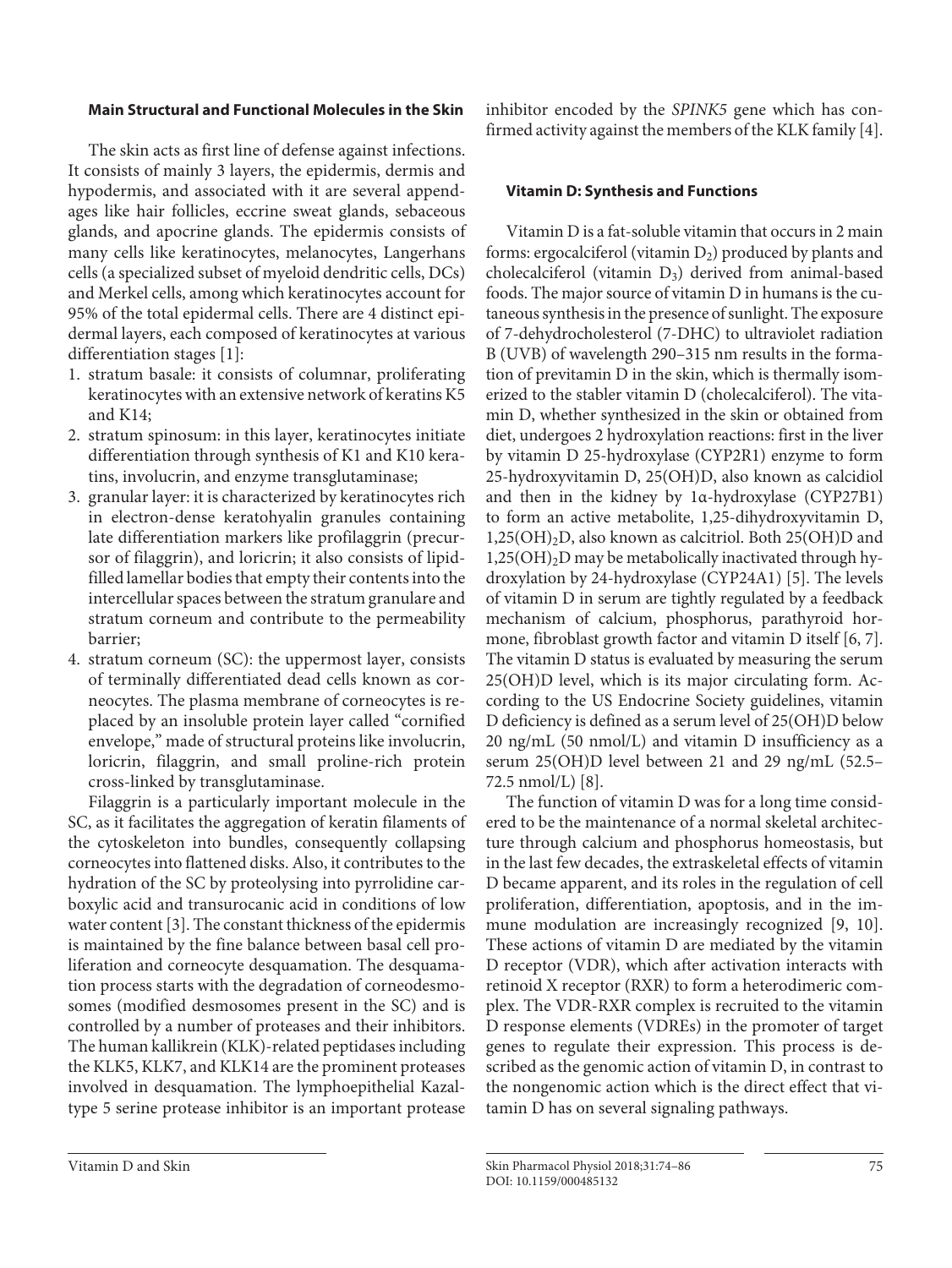

Fig. 1. Summary of vitamin D<sub>3</sub> pathway and functions in the human skin. Vitamin  $D_3$  (Vit  $D_3$ ) is synthesized in the skin from its precursor 7-DHC under the influence of UVB and metabolized to its active form,  $1,25(OH)_{2}D_{3}$  through 2 subsequent hydroxylation reactions by CYP27A1 and CYP27B1 enzymes. It is rendered inactive through the catabolic enzyme CYP24A1. 7-DHC, 7-dehydro-

#### **Role of Vitamin D in Skin Physiology**

Vitamin D plays a vital role in the skin: the keratinocytes are not only a source of vitamin D, but also a responder to its active form [1]. They are the only cells in the body that can synthesize vitamin D from its precursor 7-DHC, and which are equipped with the entire enzymatic machinery (CYP27A1 and CYP27B1) necessary to metabolize vitamin D into its active metabolite  $1,25(OH)<sub>2</sub>D$ . Keratinocytes also express VDR, thus they respond in an autocrine and paracrine manner to the active form of vitamin D. The entire pathway of vitamin  $D_3$ in human skin is shown in Figure 1.

# *Vitamin D and Epidermal Differentiation and Proliferation*

Vitamin D affects the proliferation and differentiation of the skin either directly or through its interaction with calcium. Many in vitro studies have shown a dose-dependent effect of vitamin D on keratinocyte proliferation and differentiation. At low concentration  $(10^{-9}$  M or less),  $1,25(OH)<sub>2</sub>D<sub>3</sub>$  was found to enhance keratinocyte prolif-

cholesterol; 25(OH) $D_3$ , 25-hydroxyvitamin  $D_3$ ; 1,25(OH)<sub>2</sub> $D_3$ , 1,25-dihydroxyvitamin  $D_3$ ; 24,25(OH)<sub>2</sub>D<sub>3</sub>, 24,25-dihydroxycholecalciferol; 1,24,25(OH)<sub>3</sub>D<sub>3</sub>, 1,24,25-trihydroxycholecalciferol; CYP27A1, 25-hydroxylase; CYP27B1, 1α-hydroxylase; CYP24A1, 24-hydroxylase; AMP, antimicrobial peptide; Ag, antigen; UVB, ultraviolet radiation B.

eration, while at high concentration (greater than  $10^{-8}$  M), it inhibited the proliferation and promoted the differentiation [11, 12]. Several other factors like density of cells, calcium concentrations and presence or absence of serum influence the effect of vitamin D on in vitro keratinocyte proliferation [13]. The antiproliferative action of vitamin D on keratinocytes is mediated by the decreased expression of c-myc and cyclin D and by the increased expression of the cell cycle inhibitors  $p21^{cip}$  and  $p27^{kip}$  [1, 14]. 1,25(OH)2D promotes keratinocyte differentiation through an increased synthesis of structural components (involucrin, transglutaminase, loricrin, and filaggrin) of the cornified envelope [14, 15]. The effect of vitamin D in the differentiation is also in part mediated by the (1) elevation of intracellular calcium levels caused by calcium receptor stimulation, (2) increased phospholipase  $C-y_1$ expression, and (3) enhanced formation of ceramides [15–17]. Vitamin D may also directly regulate the keratinocyte differentiation through interaction with VDR. This is evidenced by the fact that VDR knockout mice show reduced epidermal differentiation and exhibit low levels of involucrin, profilaggrin, and loricrin [18]. The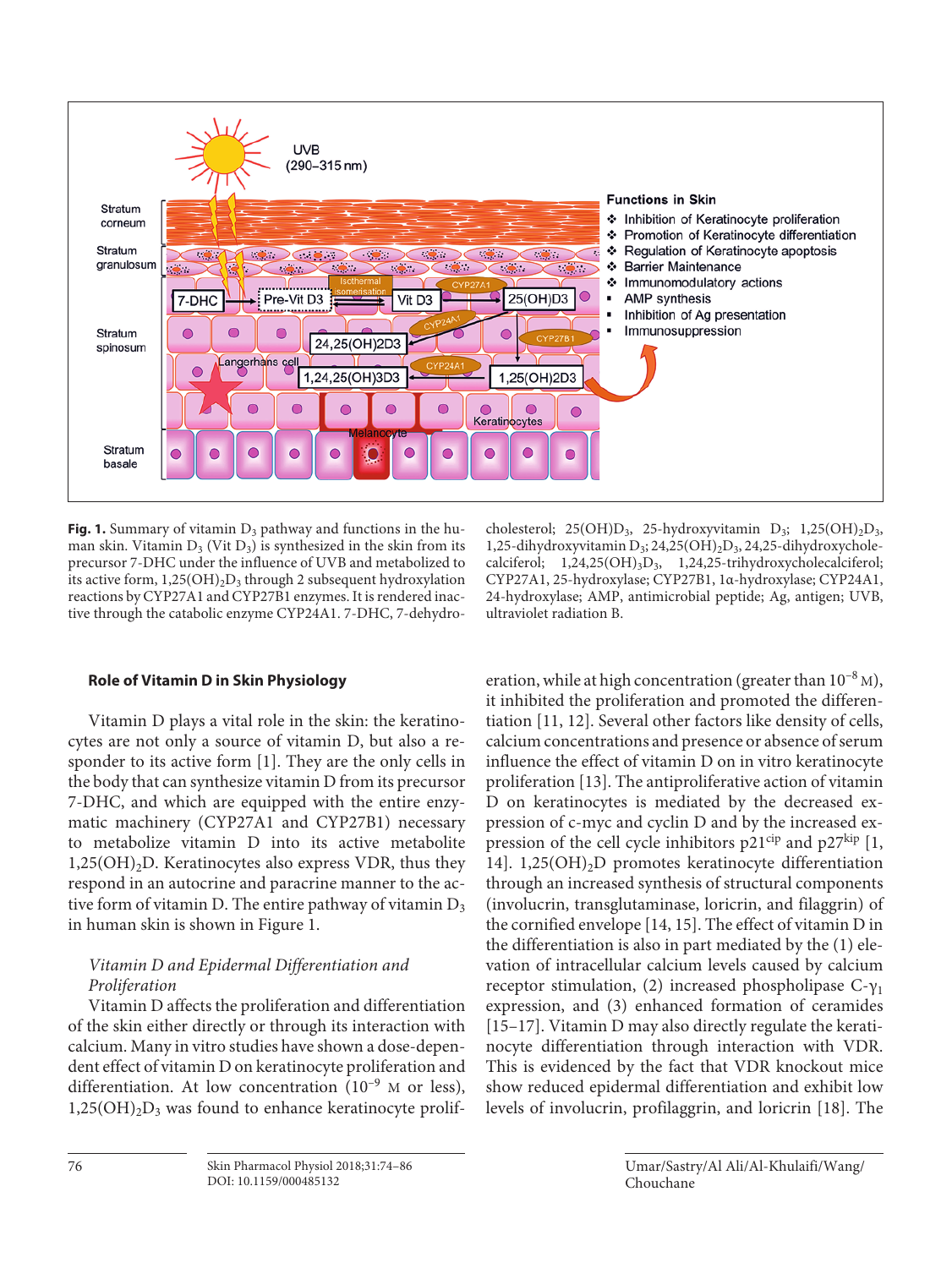process of vitamin D-mediated epidermal differentiation through VDR is sequential and requires selective binding of VDR to 2 major coactivators: vitamin D receptor-interacting protein (DRIP) and steroid receptor coactivator (SRC). It was observed that DRIP205 is predominantly expressed in proliferating keratinocytes and, as the cells differentiate, the expression of DRIP205 goes down, while the expression of SRC3 increases [19]. It was demonstrated that calcium also regulates the expression of these 2 coactivators and interacts with VDR for the differentiation of keratinocytes [20].

## *Vitamin D and Barrier Function*

Another aspect of keratinocyte proliferation and differentiation is the maintenance of a proper epidermal barrier. Previous studies have shown that topical application of calcitriol  $(1,25[OH]_2D)$  restores the permeability barrier which was disrupted by application of corticosteroid or sodium lauryl sulfate [21, 22]. Vitamin D mediates its effect on the epidermal barrier by enhanced synthesis of structural proteins of the cornified envelope. Additionally,  $1,25(OH)<sub>2</sub>D$  regulates the processing of the longchain glycosylceramides essential for lipid barrier formation. Oda et al. [23] have shown that VDR knockout mice display a defective permeability barrier due to the reduced production of glucosylceramide and its decreased transport into the lamellar bodies, resulting in a lower lipid content in these bodies.

# *Vitamin D and Keratinocyte Apoptosis*

The effect of vitamin D on the keratinocyte apoptosis is dose dependent, similar to its effect on cellular proliferation. At physiological concentrations, vitamin D prevents apoptosis triggered by various proapoptotic stimuli like ceramide, UV radiation, TNF-α, etc., while at high concentrations it induces apoptosis in keratinocytes [24]. The antiapoptotic or cytoprotective effect of vitamin D is shown to be mediated by sphinosine-1-phosphate. Other mechanisms are also reported to be responsible for the antiapoptotic effect of vitamin D like the activation of MEK/ERK and PI3K/Akt signaling pathways, and the increased ratio of antiapoptotic protein (Bcl-2) to proapoptotic protein (Bad and Bax) [25].

# *Vitamin D and Skin Immune Functions*

The skin innate immune system comprises physical barrier structures like SC, immune cells (like neutrophils, monocytes, macrophages, DCs, natural killer [NK] cells, etc.) and antimicrobial peptides (AMPs). The cutaneous synthesis of AMPs is the primary protection mechanism of the skin against environmental insults or microbial invasion. Many resident cells of the skin (like keratinocytes, sebocytes, eccrine gland cells, and mast cells) and circulating cells recruited to the skin (like neutrophils and NK cells) contribute to the synthesis of AMPs in the skin [26, 27]. More than 20 proteins with antimicrobial function are recognized in the skin; however, β-defensin and cathelicidins are the 2 main groups of skin AMPs [26]. Defensins are classified in 3 subfamilies based on cysteinedisulfide pairing between  $\beta$ -sheet structure – α,  $\beta$ , and θ – of which only β-defensin is appreciably expressed in the skin. Humans have a single cathelicidin gene which encodes the inactive peptide hCAP18, which after cleavage generates the mature peptide LL-37. Cathelicidin and β-defensin mediate antimicrobial activity either directly by disrupting the bacterial cell membrane and viral envelope or indirectly by affecting various signaling pathways in the cells to initiate a host response. These 2 AMPs are also reported to promote keratinocyte proliferation and migration through EGFR signaling and STAT activation (necessary for skin wound healing), to stimulate cytokine or chemokine release through stimulation of G proteincoupled receptors and to induce IL-8 secretion through the ERK p38/MAPK pathway in mast cells and keratinocytes [28].

The level of AMPs is low in intact skin, and it increases following barrier disruption or infection. One of the possible ways it is done is through enhanced CYP27B1 expression, subsequent to skin insult, which increases the local synthesis of active vitamin D. Schauber et al. [29] have shown that following skin injury, TLR-2 is increased which in turn increases the level of cathelicidin through a vitamin D-dependent mechanism. Similarly, many studies have shown an increased expression of hCAP18/ LL-37 and defensin after  $1,25(OH)_2D_3$  treatment in keratinocytes and sebocytes [30–33]. Cathelicidin and βdefensin are direct transcriptional targets of vitamin D, with cathelicidin being induced by binding of the  $1,25(OH)<sub>2</sub>D-VDR$  complex to the VDRE in the promoter region of the gene; however, β-defensin requires nuclear factor  $\kappa$ B along with the 1,25(OH)<sub>2</sub>D-VDR complex for its transcription [34]. Vitamin D is also reported to regulate the AMP synthesis by mechanisms other than the direct transcriptional activation. The activity of cathelicidin and other AMPs in human skin is controlled through an enzymatic processing by serine proteases KLK5 and KLK7 [35]. Morizane et al. [36] showed that  $1,25(OH)_{2}D_{3}$ could affect the production of AMPs in the skin by regulating synthesis and protease activity of KLK5 and KLK7. In another study, Dai et al. [33] showed that the induc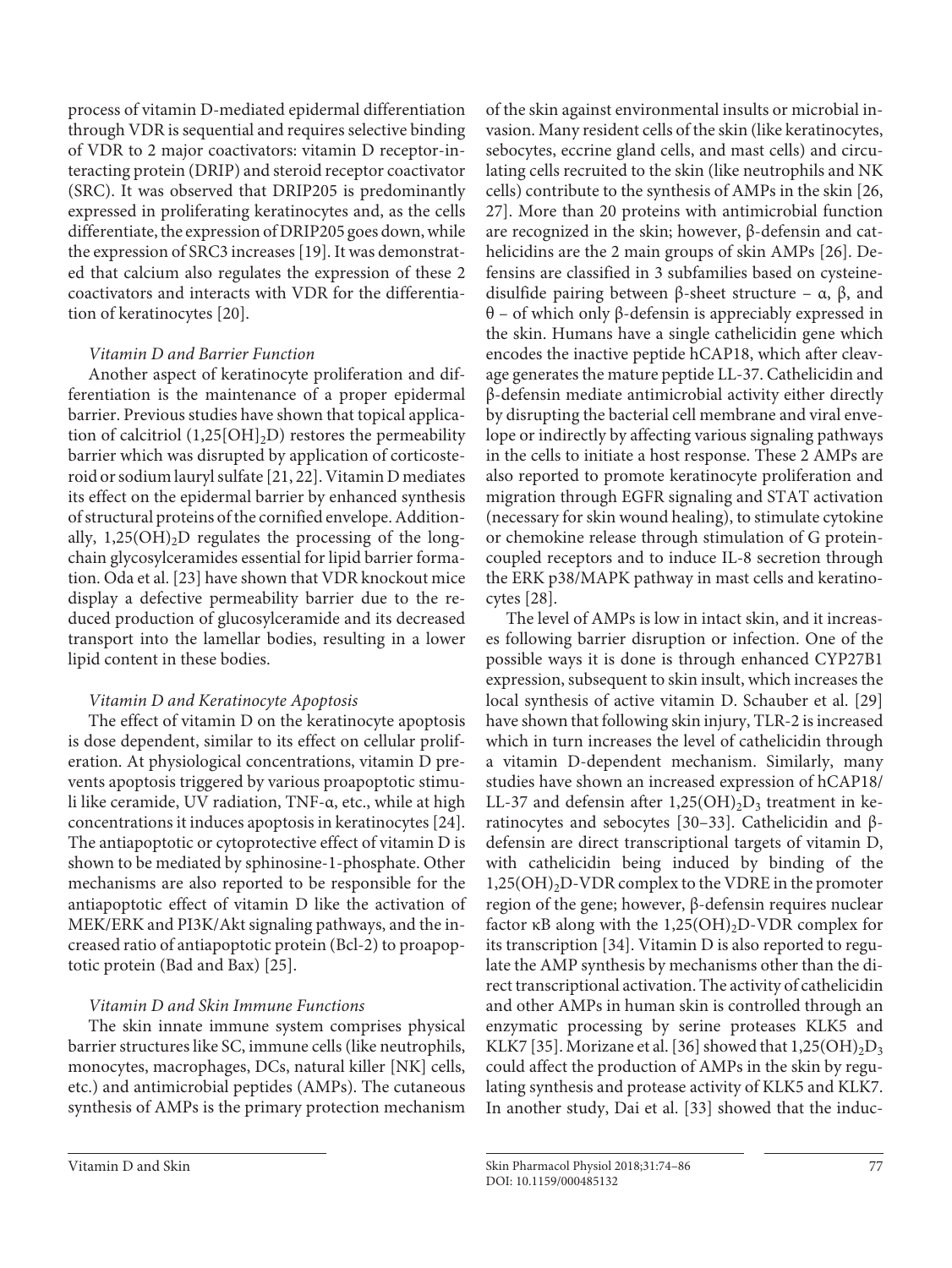tion of cathelicidin and β-defensin HBD-3 expression by  $1,25(OH)<sub>2</sub>D<sub>3</sub>$  is regulated by peroxisome proliferator-activated receptor-γ through AP-1 and p38 activity.

Besides regulating AMP synthesis in the skin,  $1,25(OH)<sub>2</sub>D<sub>3</sub>$  and calcipotriol (an analog of vitamin D) mediate an immunosuppressive action in the skin through decreased antigen presentation either directly by affecting Langerhans cells or indirectly by modulating cytokine production by keratinocytes [37, 38]. Recently, many studies suggested that calcipotriol mediates tolerance or immunosuppression in the skin through induction of CD4+CD25+ T regulatory ( $T_{reg}$ ) cells which prevents subsequent antigen-specific CD8+ T-cell proliferation and IFN-γ production [39, 40]. Skin-homing cutaneous lymphocyte-associated antigen (CLA+) memory T cells preferentially home to cutaneous sites for host defense against pathogens. CCR10 is a chemokine receptor that is preferentially expressed by skin-homing CLA+ T cells which facilitate their entry into cutaneous sites by interacting with skin-associated CLC27 antigen. Studies investigating the effect of vitamin D on homing of memory T cells to the skin are contradictory. While some studies suggested that  $1,25(OH)_2D_3$  and its analogs prevent skin T-cell infiltration by downregulating the expression of CLA [41, 42], other studies showed that  $1,25(OH)_2D_3$  induces CCR10 receptor expression on T cells promoting their homing to cutaneous sites [43–45]. Recently, a study has shown that seasonal variation in vitamin D level affects the skin-homing receptor expression with increased levels of CLA during the summer [46].

## **Role of Vitamin D in Certain Inflammatory Skin Diseases**

# *Psoriasis*

Psoriasis is a chronic multifactorial inflammatory disease where the immune dysregulation plays a major role by involving a crosstalk between the innate and adaptive immune system. There is an increased infiltration of innate immune system effectors like plasmacytoid dendritic cells (pDCs), myeloid dendritic cells (CD11c+ mDCs), neutrophils and NK cells, and abnormally high levels of AMPs (like β-defensins, S100 proteins or LL-37) in psoriatic lesions. It is suggested that a complex of host DNA and LL-37 acts as potent trigger for IFN-α production by pDCs and provides a mechanism of initiation of intolerance to self-DNA [47]. IFN-α derived from pDCs is supposed to drive the early inflammatory cascade in psoriasis by activating "quiescent" autoimmune T cells into pathogenic effectors through promoting activation or maturation of mDCs [48]. On activation, a subset of CD11c+ mDCs, known as TIP-DCs, expresses an increased level of TNF-α and inducible nitric oxide synthase enzyme (generates nitric oxide to induce vasodilation and inflammation) [49]. Additionally, another subset of mDCs produces IL-20 to enhance keratinocyte activation and proliferation, and IL-23 and IL-12 to activate a specific subset of T cells [50]. Neutrophils and NK cells recruited in psoriatic lesions further add to the inflammatory milieu of psoriasis through secretion of AMPs and proinflammatory cytokines [51, 52].

Psoriatic lesions are also characterized by an increased infiltration and activation of T cells particularly CD4+ T helper 1 (Th1) and CD8+ cytotoxic T cells, which predominantly secrete type 1 cytokines like TNF-α and IFN-γ. These lesions are also enriched in other types of T cells like IL-17-producing T cells and NK T cells. It was observed that IL-23 secreted by mDCs and other leukocytes induces the differentiation of naïve T cells into type 17 helper T cells (Th17) and type 17 cytotoxic T cells, both secrete IL-17, IL-17F, and IL-22 cytokines [53]. After activation, NK T cells also secrete Th1, Th2, and Th17 cytokines [54]. These type 17 cytokines together with IFN-γ and TNF-α result in activation and proliferation of keratinocytes. Thus, in response to cytokines secreted from DCs and T cells, keratinocytes become activated and produce AMPs, proinflammatory cytokines (IL-1, IL-6 and TNF-α), chemokines (CXCL8 through CXCL11 and CXCL20) and S100 proteins (S100A7–9) [55]. These soluble mediators act as chemoattractants for neutrophils and other immune cells. Therefore, a feedback loop exists between keratinocytes and infiltrating immune cells, which maintains a constant deregulated inflammatory process, characteristics of psoriatic disease. Unrestrained function of T cells in psoriasis may also be due to the dysfunction of  $T_{reg}$  cells. In fact, some studies have shown that  $T_{reg}$  cells isolated from psoriatic patients have a decreased suppressive function [56, 57], others demonstrated that they produce IFN-γ, TNF-α, and IL-17, suggesting a switch of their function from suppressive to proliferative [58].

# Role of Vitamin D in Psoriasis

Vitamin D plays a critical role in psoriasis, and this is evidenced in many studies which reported either a deficiency or insufficiency of serum vitamin D in psoriatic patients [59–61]. Several case-control studies have shown significant lower levels of serum 25(OH)D in psoriatic patients compared to controls and reported an inverse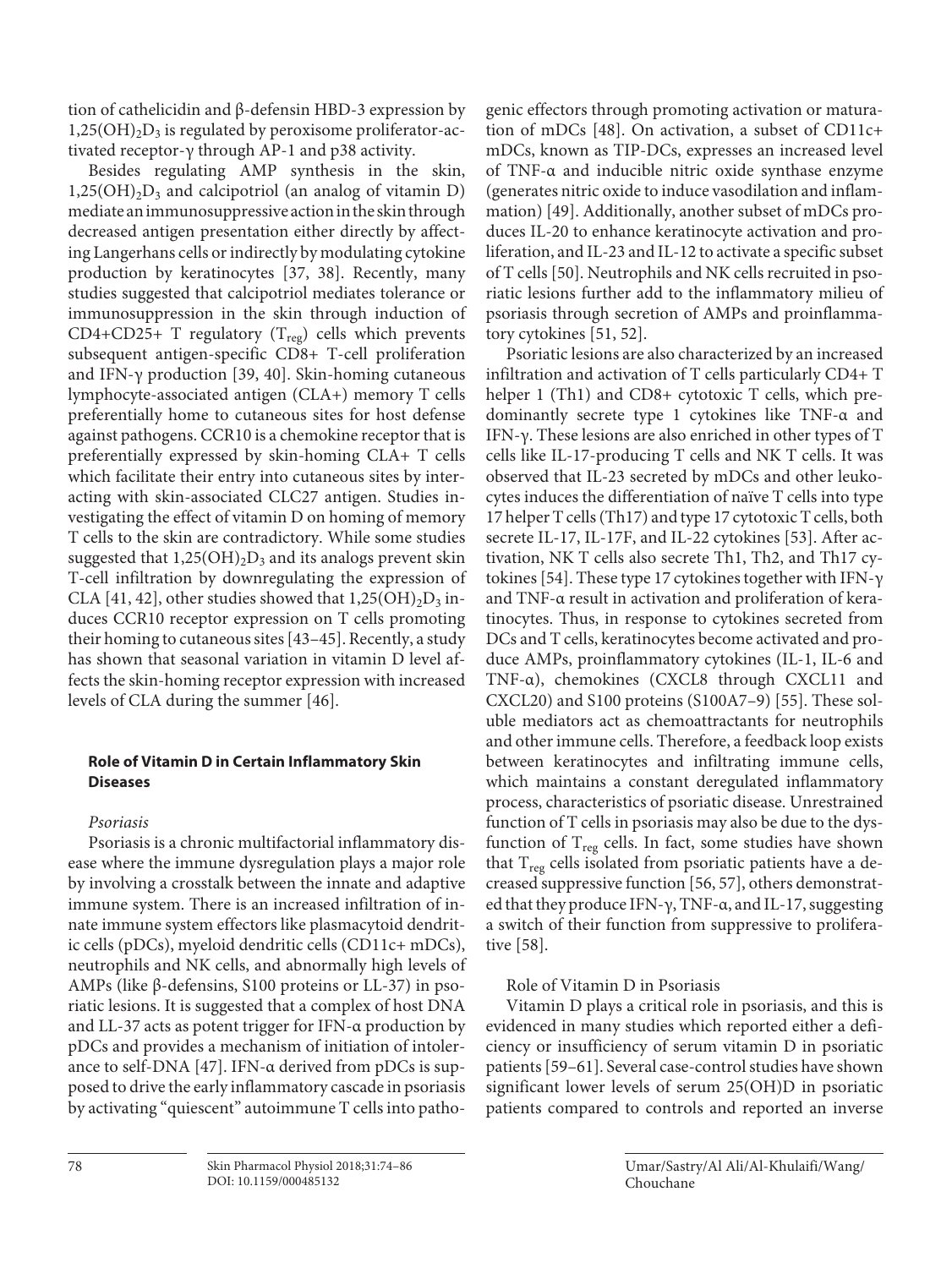correlation between serum 25(OH)D and the severity of the disease [62–66]. However, in a population-based screening, Wilson [67] showed that vitamin D deficiency is not common in psoriatic patients and that there is no significant difference in serum 25(OH)D levels in subjects with or without psoriasis. The 25(OH)D level varies with several factors, including race, dietary intake, and UV light exposure, therefore results of studies on vitamin D need cautious interpretation.

Vitamin D treatment may be effective in resolving psoriasis symptoms, and this is confirmed by many clinical studies. Finamor et al. [68] showed that psoriasis patients, who were receiving 35,000 IU of vitamin  $D_3$  once daily for 6 months, had significant improvement in psoriasis area severity index score (PASI) with a marked increase in their serum 25(OH)D level. Several clinical trials have also demonstrated an excellent efficacy and safety profile of vitamin D analogs like calcipotriol, tacalcitol, and maxacalcitol in the treatment of psoriasis [69–71].

NB-UVB (narrow-band ultraviolet B light) and UVA/ UVB phototherapy, widely used in the treatment of psoriasis, are thought to mediate its beneficial effect in part by elevating the serum 25(OH)D level [72–74]. A clinical trial compared the efficacy and safety of various treatment regimens for psoriasis (calcipotriol monotherapy, NB-UVB phototherapy alone and combination of calcipotriol and NB-UVB) and demonstrated that the combination of calcipotriol and NB-UVB twice a week was superior to other treatment regimens in rapidly reducing the PASI score of patients [75]. The combination of vitamin D or its analogs and corticosteroid is also reported to be more effective than either of their monotherapy because of their complementary actions. In combination treatment, vitamin D may counteract the steroid-induced skin atrophy by restoring the epidermal barrier, while corticosteroid may reduce the perilesional skin irritation caused by vitamin D analogs [76–78].

Vitamin D exhibits an inhibitory effect in psoriasis through a multitude of ways. pDCs, which are supposed to initiate the inflammatory cascade in psoriasis, express transcriptionally active VDR and the vitamin D-metabolizing enzymes CYP27B1 and CYP24A1. It was shown that vitamin D treatment impairs the capacity of pDCs to induce T-cell proliferation and IFN-γ secretion [79]. Vitamin D is also supposed to affect the Th17 pathway: it was observed that application of vitamin D and its analogs on psoriatic lesions significantly decreased the infiltration of Th17 cells in the skin and inhibited their ex vivo expansion [80, 81]. In other studies, vitamin D was reported to suppress inflammatory cytokines like IL-12/23

Vitamin D not only modulates or suppresses inflammation in psoriasis; it also rectifies the abnormal epidermal function related to this condition. It was demonstrated that deletion in late cornified envelope genes, LCE3B and LCE3C, located within PSORS4 is a genetic risk factor of psoriasis. A study by Hoss et al. [86] has shown that 1,25(OH)2D upregulated the LCE proteins (LC3A–E) in keratinocytes and provided a mechanism of ameliorating psoriasis in patients with LCE defects. The expression of tight junction proteins like claudin, ZO-1, and occludin, which are reduced in psoriatic skin, is correlated with VDR status, pointing out the role of vitamin D in the regulation of tight junction proteins in psoriasis [87]. Furthermore, vitamin D topical use normalized the expression and topography pattern of integrins and other activation markers like ICAM-1, CD26 and HLA-DR, which were altered on psoriatic skin [88].

The role of VDR polymorphisms in the risk of psoriasis was studied in several populations, with contradictory results. Richetta et al. [89] showed that among 5 common VDR polymorphisms (A-1012G, FokI, BsmI, ApaI, and TaqI), the A-1021G polymorphism is associated with the risk of psoriasis in an Italian population. In another study, ApaI and a specific haplotype of 5 VDR polymorphisms were associated with the risk of psoriasis in a Chinese population [90]. In contrast, studies in Croatian and Egyptian populations did not find any role of VDR polymorphisms in psoriasis [91–93]. The meta-analysis of studies investigating the role of VDR polymorphisms in psoriasis also suggests their ethnic specific association [94, 95]. The VDR polymorphisms, besides conferring a risk of psoriasis, are also reported to modulate the response of psoriasis patients to different treatment regimens. Ryan et al. [96] showed that psoriatic patients with the VDR TaqI polymorphism had a shorter remission pe-

p40, IL-1α, IL-1β, and TNF-α, which were present in abnormally high levels in psoriatic skin [82, 83]. Psoraisin (S100A7) and koebnerisin (S100A15), induced by Th17 cytokines, synergistically act as chemoattractants and "alarmins" to amplify inflammation in psoriasis. Calcipotriol was found to suppress Th17-induced psoriasin and koebnerisin in psoriatic skin [84]. In an epidermal reconstructed model of psoriasis, Datta Mitra et al. [85] showed that  $1\alpha,25$ -dihydroxyvitamin D<sub>3</sub>-3-bromoacetate, a vitamin D analog, has a more potent antiproliferative action compared to  $1,25(OH)_2D_3$ . He showed that bromoacetate reverses the psoriasiform changes induced by IL-22 in the reconstructed epidermal model by inhibiting the expression of AKT1, MTOR, chemokines (IL-8 and RANTES) and psoriasin (S100A7).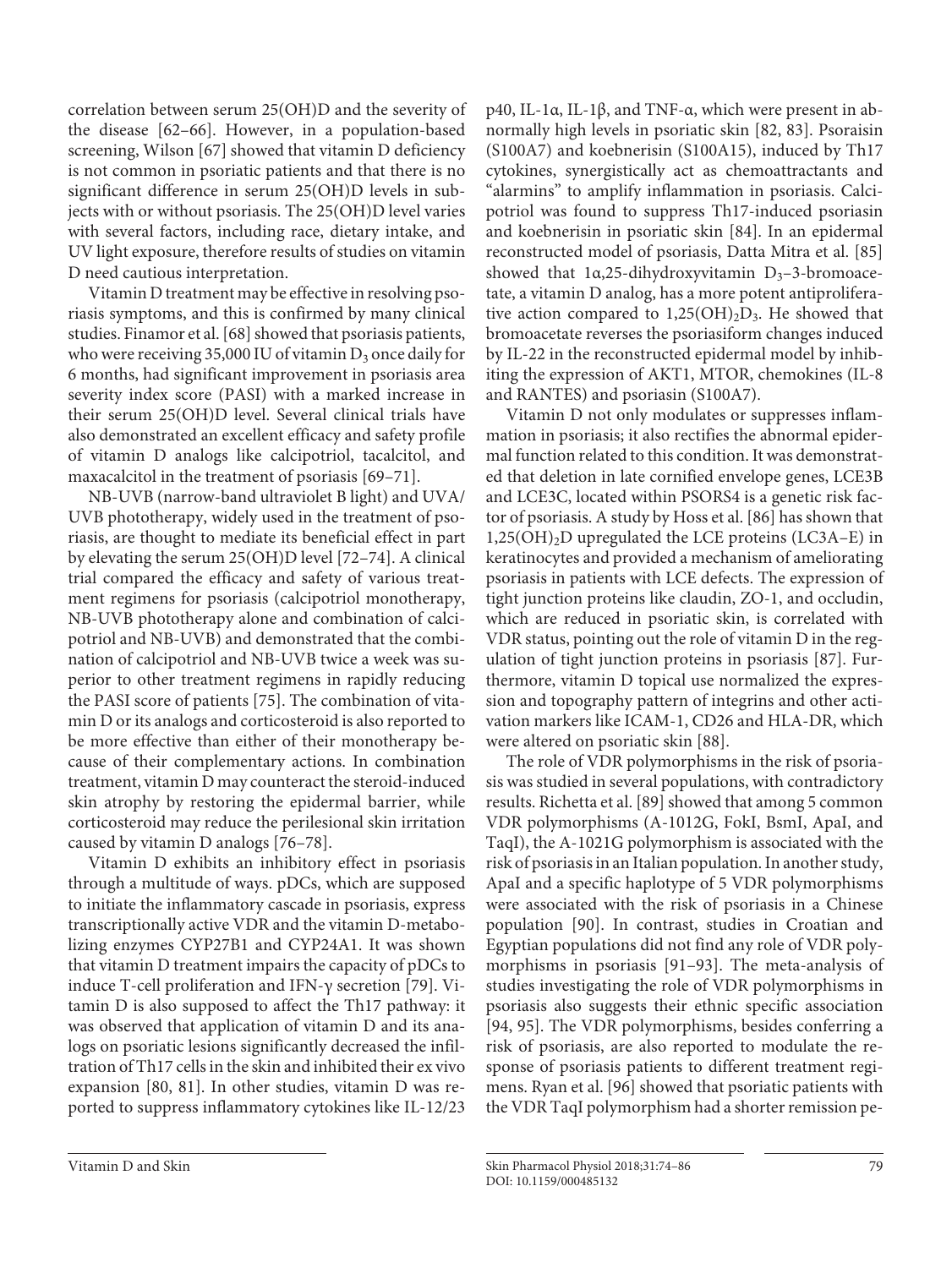riod when treated with NB-UVB. Similarly, other studies suggested a positive association of wild-type alleles of A-1012G, FokI and TaqI VDR polymorphisms with topical calcipotriol response [97, 98].

## *Atopic Dermatitis*

AD is a chronic or relapsing skin disorder caused by complex interactions between genetic, immunological, and environmental factors; it is characterized by chronic inflammation, disruption of the epithelial barrier, immunological abnormalities and increased serum IgE.

*Skin Barrier Defect in AD*. The epidermis of AD patients displays a significant barrier disruption and transepidermal water loss, which sensitizes AD skin to allergen penetration, bacterial, fungal, and virus invasion or colonization and inflammation. Various mechanisms are responsible for the barrier defect in AD: (1) deficiency or defects in structural proteins (like filaggrin, involucrin, loricrin, keratin K5 and K16, etc.), epidermal proteases, and protease inhibitors, (2) alteration in SC pH, and (3) decrease in skin ceramides, which supports lipid barrier and water retention [99, 100]. So far, loss of function mutation in the filaggrin gene represents the most significant genetic factor in the predisposition to AD, although only a fraction of patients (between a few and 50% depending on the populations studied) carry filaggrin mutations [101, 102].

*Immune Dysregulation in AD*. The immune dysregulation in AD is biphasic, with an initial Th2 phase in acute lesions, and Th0 and Th1 dominant inflammation in chronic lesions. Thus, there is an increased level of IL-4, IL-5, and IL-13 (Th2 cytokines) in the acute phase lesions, while Th1 cytokines like IFN-γ, GM-CSF, and IL-12 are predominant in the chronic disease. Th0 cells are transitory and can differentiate into Th1 or Th2 cells [99]. Beside alteration in Th cytokines, the majority of AD cases (approx. 80%) displays high serum IgE levels with specific IgEs to food allergens or aeroallergens [103]. The outcome of Th cells in AD lesions is regulated by several factors. Thymic stromal lymphopoietin secreted by keratinocytes in atopic skin primes DCs, which drives naïve Th cells towards Th2 polarization and induces production of the proallergic cytokines IL-4, IL-5, IL-13, and TNF-α [104]. The DCs observed in atopic lesions are mainly of myeloid origin and comprise 2 populations: Langerhans cells and inflammatory DCs. It was observed that Langerhans cells are involved in Th2 polarization, while inflammatory DCs promote Th1 polarization in chronic lesions [105, 106].  $T_{reg}$  cells play an important role in AD. Many studies have shown a high  $T_{reg}$ 

(CD4+CD25+Foxp3+) population with normal immunosuppressive activity in the peripheral blood of AD patients, which is also found to be positively correlated with the severity of the disease [107–110]. However, when stimulated with *Staphylococcus* enterotoxin B, T<sub>reg</sub> cells lost their immunosuppressive activity suggesting a mechanism of T-cell activation by *Staphylococcus aureus* in AD lesions [107, 108]. There are few contradictory reports which suggested either low frequency or absence of  $T_{\text{reg}}$ cells in the peripheral blood and in skin lesions of AD patients [111, 112].

In addition to a defective adaptive immune system, AD patients have dysfunction in various components of the innate immune system like skin barrier disruption, diminished recruitment of innate immune cells (NK cells, pDCs, neutrophils) to the skin, TLR2 defects and reduced secretion of AMPs [113, 114].

# Role of Vitamin D in AD

The effect of vitamin D levels on the prevalence and severity of AD was the subject of a large number of studies which yielded heterogeneous results. Epidemiological studies have shown an increased AD prevalence in populations living in higher geographic latitudes, with lower sun exposure and consequently less vitamin D production [115, 116]. Also, in large population-based studies, it was observed that there is an increased likelihood of developing AD in individuals with either deficient or insufficient vitamin D levels [117, 118]. Many observational studies including a meta-analysis have shown that the serum vitamin D level is lower in children and adults with AD compared to controls, and reported an association between vitamin D deficiency and risk of atopic eczema [119–121]. Also, the severity of AD was found to be negatively correlated with the vitamin D level, with moderate and severe AD groups having lower vitamin D levels compared to the mild AD group; this finding was supported by the use of objective tools, such as the SCORAD (Scoring Atopic Dermatitis) index, which was found to be inversely correlated with vitamin D levels in AD patients [120–123]. However, there are some contradictory reports, which suggest either no role of vitamin D or a positive association of vitamin D levels with the risk of developing AD [124, 125]. The maternal vitamin D level seems also to impact the risk of developing AD in infants: while 2 studies suggested that a higher maternal intake of vitamin D could increase the risk of infantile eczema [126, 127], others observed that a lower vitamin D level during pregnancy induced a risk of AD in infants during early years of their life [128]. Studies on the association of cord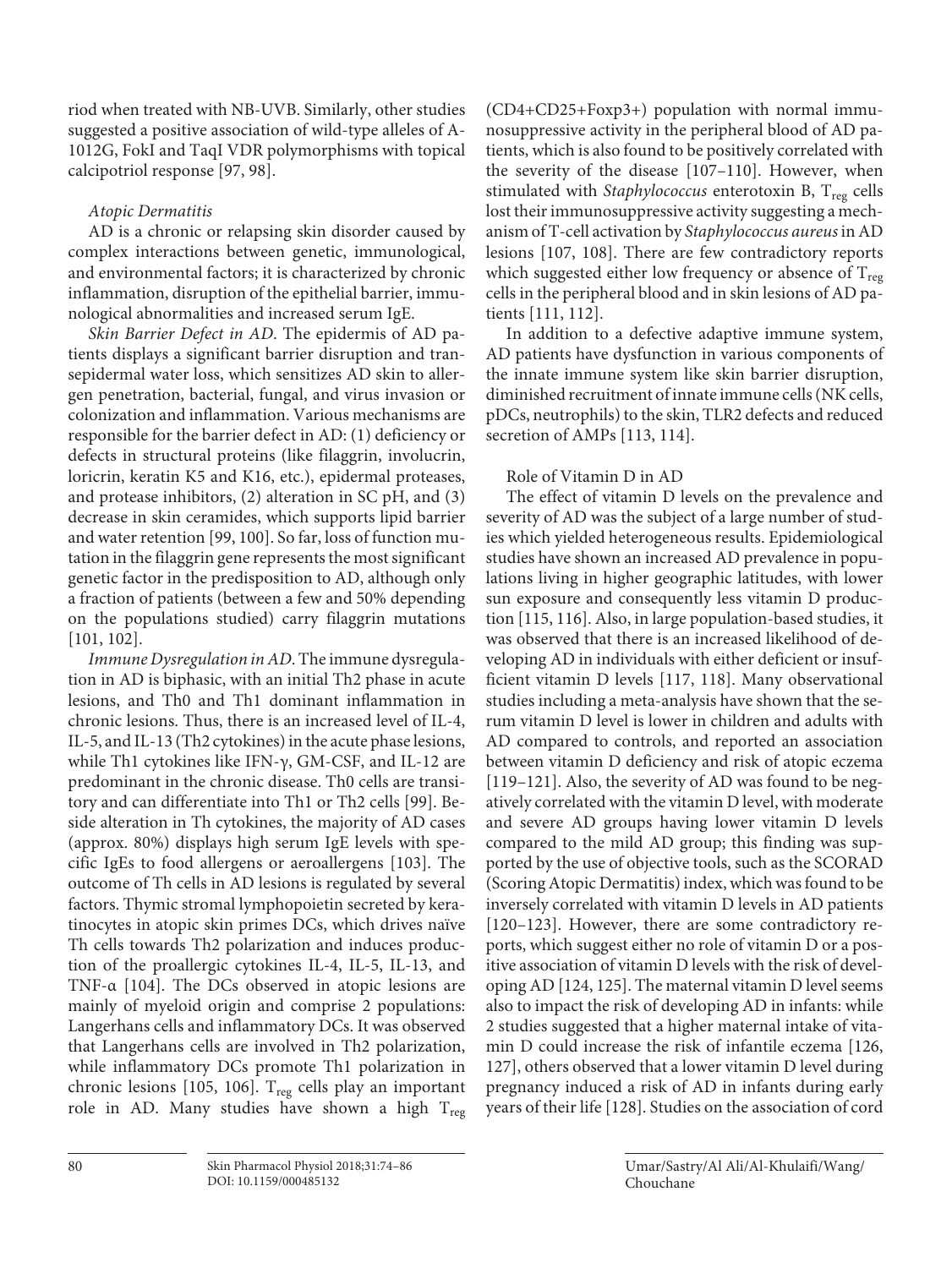serum 25(OH)D levels with infant AD are also contradictory [129–131]. The common polymorphisms in VDR and vitamin D-metabolizing genes have been investigated for their role in AD susceptibility. The VDR BsmI polymorphism increased the risk of AD in a Turkish population, and a specific haplotype of VDR BsmI, ApaI, and TaqI polymorphisms was overrepresented in severe AD patients in a German population [132, 133]. In another report, among 6 common polymorphisms in CYP24A1 and CYP27B1, CYP24A1rs2248359C allele and a specific haplotype were associated with an increased risk of severe AD [134].

As the majority of the literature suggests vitamin D deficiency as prominent risk factor of AD, studies have been carried out to examine the effect of vitamin D supplementation on phenotypes of AD. Many clinical trials including their meta-analysis have shown that vitamin D supplementation results in significant improvement in AD severity (measured by SCORAD and Eczema Area and Severity Index) [121, 135–138]. Di Filippo et al. [138] suggested that vitamin D supplementation exerts its positive effect on AD by normalizing the altered Th1 and Th2 cytokines like IL-2, IL-4, IL-6, and IFN-γ in AD patients. In another study, Drozdenko et al. [139] showed that the oral intake of vitamin D increases the frequencies of CD38+ B cells to enhance the B-cell receptor-mediated response and decreases the IFN-γ and IL-17 T-cell cytokine response in vitamin D-deficient individuals. Additionally UVA and UVB phototherapy is widely used in AD treatment because of its effects in the T cell-mediated immune response, and it is suggested that the beneficial effect of UVA/UVB phototherapy is also mediated by the correction of the vitamin D deficiency or insufficiency in AD patients [72]. An increased IgE response to common environmental and food allergens is a common feature in AD. It was found that vitamin D has an inhibitory effect on the allergic response: treatment of vitamin D suppressed the IgE production by human B cells and dampened IgE-mediated mast cell activation in both in vitro and in vivo settings [140]. Other than the effect on the adaptive immune system, vitamin D supplementation ameliorates the AD lesions by restoring the epidermal barrier defects and correcting the deregulated innate immune response. In fact, Kanda et al. [141] observed that a low serum vitamin  $D_3$  level correlated with low serum LL-37 in AD patients. Also, the topical application and oral supplementation of vitamin D upregulated the expression of LL-37 in lesional and nonlesional skin in AD patients [114, 142]. More recently, a clinical improvement, assessed by a lower AD severity score, was noted in

AD patients, concomitantly to the increase in the LL-37 level, after vitamin D supplementation [143]. Büchau et al. [144] suggested that the positive effect of vitamin D on AMPs could be mediated by the inhibition of the expression of Bcl-3, which is upregulated in AD lesions causing a reduced expression of cathelicidin. AD patients are susceptible to the skin colonization and infection by *S. aureus*, which through the production of exotoxins with supra-antigenic properties aggravates the disease. Gilaberte et al. [145] have observed a significant association between low serum vitamin D levels and certain virulence genes of *S. aureus* in isolates of AD children suggesting some role of vitamin D deficiency in *S. aureus* colonization. Thus, vitamin D supplementation could be promising in reducing the cutaneous *S. aureus* burden in AD patients. In fact, a recent clinical trial showed a reduction in the skin colonization by *S. aureus* and an improvement in clinical symptoms of AD patients, who received an oral supplementation of 2,000 IUs of vitamin D daily for 4 weeks [146].

AD patients are also prone to skin infections caused by herpes virus; this complication, known as eczema herpeticum, is particularly common in AD children and could be life threatening. It has been demonstrated that LL-37 is by far less expressed in skin of AD complicated by eczema herpeticum compared to skin of patients with uncomplicated AD [147]. Treatment by vitamin D has a beneficial effect in children with eczema herpeticum, and this effect seems to be mediated by an increase in the LL-37 level in the skin [143].

Studies addressing the relationship between vitamin D and AD could be hampered by the geographic, seasonal and diet-related vitamin D variations in AD patients and healthy controls, and despite the myriad of studies advocating the important role of vitamin D in AD, the relationship could not be stated with certainty. Animal studies evaluating the effect of vitamin D in AD are not consistent either and yielded conflictual findings: some studies showed an induction of thymic stromal lymphopoietin with topical application of calcitriol or its low calcemic analog MC903, which resulted in AD- like syndrome in mice [148, 149]. However, in an allergen-induced animal model of AD, systemic administration of a low calcemic vitamin D agonist significantly improved the symptoms of atopic eczema by restoring the epidermal barrier and modulating the immune system [150]. It was also observed that administration of a VDR agonist to allergen-induced AD mice selectively increased the frequency of Foxp3+  $T_{reg}$  cells, reduced the expression of IL-4 in a lesional skin model, and induced a significant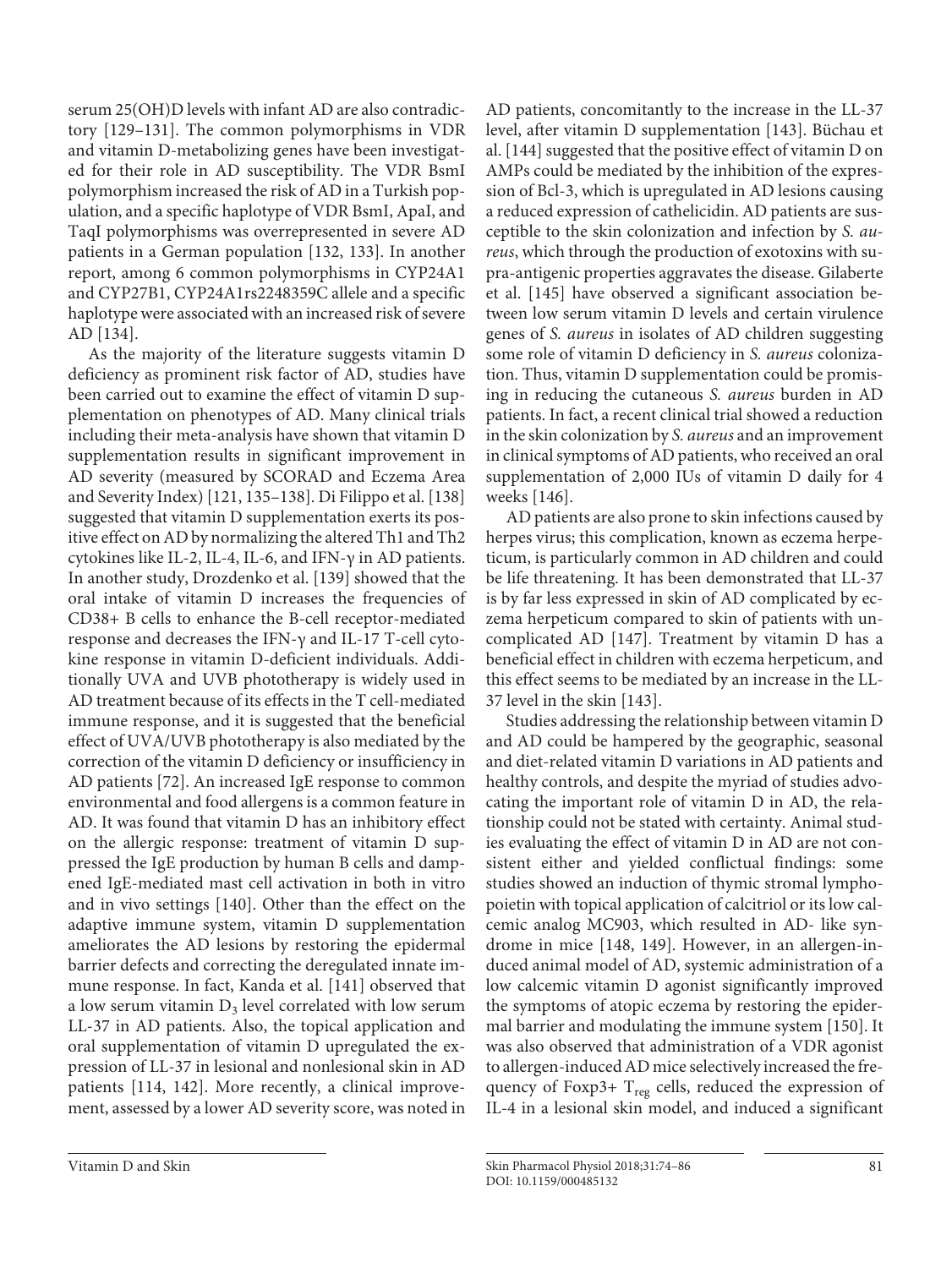improvement in barrier function through robust induction of several skin barrier genes (like loricrin, involucrin, filaggrin, and transglutaminase) and AMP β-defensin.

#### **Conclusion**

Beyond the classical phosphocalcic effect of vitamin D, its role in the proper functioning of several tissues/organs including the skin has been receiving a growing interest. Vitamin D exhibits a pleiotropic effect in the skin with its role as antiproliferative, prodifferentiative, antiapoptotic and immunomodulator. It is also intricately involved in many skin pathologies, and it positively influences the outcome of certain inflammatory dermopathologies. So far, therapeutic interventions (topical and systemic) based on vitamin D have been proved beneficial in psoriasis and AD. Future studies are needed to mechanistically and intensely explore the specific pathways affected by vitamin D using the latest advanced technologies and to assess the safety and efficacy of vitamin D-based treatment regimens in various inflammatory skin diseases.

#### **Acknowledgments**

This work was supported by a grant from Sidra Medicine, Qatar.

#### **Disclosure Statement**

The authors declare that there is no conflict of interest.

#### **References**

- 1 Bikle DD: Vitamin D and the skin: physiology and pathophysiology. Rev Endocr Metab Disord 2012;13:3–19.
- 2 Reichrath J, Zouboulis CC, Vogt T, Holick MF: Targeting the vitamin D endocrine system (VDES) for the management of inflammatory and malignant skin diseases: a historical view and outlook. Rev Endocr Metab Disord 2016;17:405–417.
- 3 Sandilands A, Sutherland C, Irvine AD, McLean WH: Filaggrin in the frontline: role in skin barrier function and disease. J Cell Sci 2009;122:1285–1294.
- 4 Deraison C, Bonnart C, Lopez F, Besson C, Robinson R, Jayakumar A, Wagberg F, Brattsand M, Hachem JP, Leonardsson G, Hovnanian A: LEKTI fragments specifically inhibit KLK5, KLK7, and KLK14 and control desquamation through a pH-dependent interaction. Mol Biol Cell 2007;18:3607–3619.
- 5 Bikle DD: Vitamin D metabolism, mechanism of action, and clinical applications. Chem Biol 2014;21:319–329.
- 6 Henry HL: Regulation of vitamin D metabolism. Best Pract Res Clin Endocrinol Metab 2011;25:531–541.
- 7 Christakos S, Ajibade DV, Dhawan P, Fechner AJ, Mady LJ: Vitamin D: metabolism. Endocrinol Metab Clin North Am 2010;39:243– 253, table of contents.
- 8 Holick MF, Binkley NC, Bischoff-Ferrari HA, Gordon CM, Hanley DA, Heaney RP, Murad MH, Weaver CM: Evaluation, treatment, and prevention of vitamin D deficiency: an Endocrine Society clinical practice guideline. J Clin Endocrinol Metab 2011;96:1911–1930.
- 9 Zittermann A, Gummert JF: Nonclassical vitamin D action. Nutrients 2010;2:408–425.
- 10 Bikle D: Nonclassic actions of vitamin D. J Clin Endocrinol Metab 2009;94:26–34.
- 11 Itin PH, Pittelkow MR, Kumar R: Effects of vitamin D metabolites on proliferation and differentiation of cultured human epidermal keratinocytes grown in serum-free or defined culture medium. Endocrinology 1994;135: 1793–1798.
- 12 Gniadecki R: Stimulation versus inhibition of keratinocyte growth by 1,25-dihydroxyvitamin D<sub>3</sub>: dependence on cell culture conditions. J Invest Dermatol 1996;106:510–516.
- 13 Svendsen ML, Daneels G, Geysen J, Binderup L, Kragballe K: Proliferation and differentiation of cultured human keratinocytes is modulated by  $1,25(OH)_{2}D_{3}$  and synthetic vitamin D3 analogues in a cell density-, calcium- and serum-dependent manner. Pharmacol Toxicol 1997;80:49–56.
- 14 Bikle DD: Vitamin D metabolism and function in the skin. Mol Cell Endocrinol 2011; 347:80–89.
- 15 Bikle DD, Ng D, Tu CL, Oda Y, Xie Z: Calcium- and vitamin D-regulated keratinocyte differentiation. Mol Cell Endocrinol 2001; 177:161–171.
- 16 Ratnam AV, Bikle DD, Cho JK: 1,25-Dihydroxyvitamin  $D_3$  enhances the calcium response of keratinocytes. J Cell Physiol 1999; 178:188–196.
- 17 Pillai S, Mahajan M, Carlomusto M: Ceramide potentiates, but sphingomyelin inhibits, vitamin D-induced keratinocyte differentiation: comparison between keratinocytes and HL-60 cells. Arch Dermatol Res 1999; 291:284–289.
- 18 Xie Z, Komuves L, Yu QC, Elalieh H, Ng DC, Leary C, Chang S, Crumrine D, Yoshizawa T, Kato S, Bikle DD: Lack of the vitamin D receptor is associated with reduced epidermal differentiation and hair follicle growth. J Invest Dermatol 2002;118:11–16.
- 19 Oda Y, Sihlbom C, Chalkley RJ, Huang L, Rachez C, Chang CP, Burlingame AL, Freedman LP, Bikle DD: Two distinct coactivators, DRIP/mediator and SRC/p160, are differentially involved in VDR transactivation during keratinocyte differentiation. J Steroid Biochem Mol Biol 2004;89–90:273–276.
- 20 Bikle DD, Oda Y, Xie Z: Calcium and  $1,25(OH)_{2}D$ : interacting drivers of epidermal differentiation. J Steroid Biochem Mol Biol 2004;89–90:355–360.
- 21 Effendy I, Kwangsukstith C, Chiappe M, Maibach HI: Effects of calcipotriol on stratum corneum barrier function, hydration and cell renewal in humans. Br J Dermatol 1996;135: 545–549.
- 22 Hong SP, Oh Y, Jung M, Lee S, Jeon H, Cho MY, Lee SH, Choi EH: Topical calcitriol restores the impairment of epidermal permeability and antimicrobial barriers induced by corticosteroids. Br J Dermatol 2010;162:1251–1260.
- 23 Oda Y, Uchida Y, Moradian S, Crumrine D, Elias PM, Bikle DD: Vitamin D receptor and coactivators SRC2 and 3 regulate epidermisspecific sphingolipid production and permeability barrier formation. J Invest Dermatol 2009;129:1367–1378.
- 24 Manggau M, Kim DS, Ruwisch L, Vogler R, Korting HC, Schafer-Korting M, Kleuser B: 1α,25-Dihydroxyvitamin D3 protects human keratinocytes from apoptosis by the formation of sphingosine-1-phosphate. J Invest Dermatol 2001;117:1241–1249.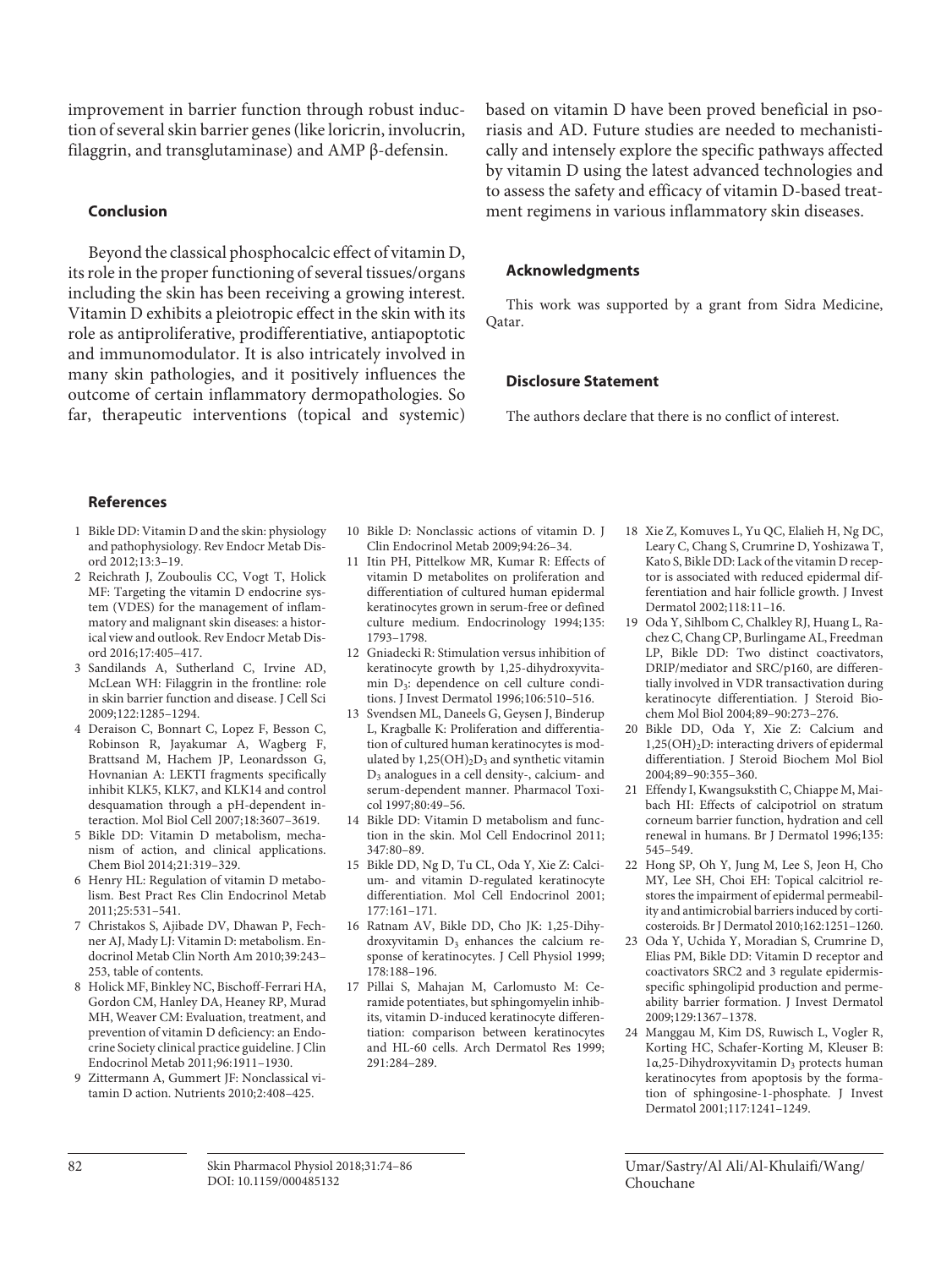- 25 De Haes P, Garmyn M, Carmeliet G, Degreef H, Vantieghem K, Bouillon R, Segaert S: Molecular pathways involved in the anti-apoptotic effect of 1,25-dihydroxyvitamin  $\overline{D_3}$  in primary human keratinocytes. J Cell Biochem 2004;93:951–967.
- 26 Schauber J, Gallo RL: Antimicrobial peptides and the skin immune defense system. J Allergy Clin Immunol 2009;124:R13–R18.
- Gallo RL, Hooper LV: Epithelial antimicrobial defence of the skin and intestine. Nat Rev Immunol 2012;12:503–516.
- 28 Schauber J, Gallo RL: Expanding the roles of antimicrobial peptides in skin: alarming and arming keratinocytes. J Invest Dermatol 2007; 127:510–512.
- 29 Schauber J, Dorschner RA, Coda AB, Büchau AS, Liu PT, Kiken D, Helfrich YR, Kang S, Elalieh HZ, Steinmeyer A, Zugel U, Bikle DD, Modlin RL, Gallo RL: Injury enhances TLR2 function and antimicrobial peptide expression through a vitamin D-dependent mechanism. J Clin Invest 2007;117:803–811.
- 30 Lee WJ, Cha HW, Sohn MY, Lee SJ, Kim DW: Vitamin D increases expression of cathelicidin in cultured sebocytes. Arch Dermatol Res 2012;304:627–632.
- 31 Heilborn JD, Weber G, Gronberg A, Dieterich C, Stahle M: Topical treatment with the vitamin D analogue calcipotriol enhances the upregulation of the antimicrobial protein hCAP18/LL-37 during wounding in human skin in vivo. Exp Dermatol 2010;19:332–338.
- 32 Weber G, Heilborn JD, Chamorro Jimenez CI, Hammarsjo A, Torma H, Stahle M: Vitamin D induces the antimicrobial protein hCAP18 in human skin. J Invest Dermatol 2005;124:1080–1082.
- 33 Dai X, Sayama K, Tohyama M, Shirakata Y, Hanakawa Y, Tokumaru S, Yang L, Hirakawa S, Hashimoto K: PPARgamma mediates innate immunity by regulating the 1alpha,25 dihydroxyvitamin  $D_3$  induced hBD-3 and cathelicidin in human keratinocytes. J Dermatol Sci 2010;60:179–186.
- 34 Liu PT, Schenk M, Walker VP, Dempsey PW, Kanchanapoomi M, Wheelwright M, Vazirnia A, Zhang X, Steinmeyer A, Zugel U, Hollis BW, Cheng G, Modlin RL: Convergence of IL-1beta and VDR activation pathways in human TLR2/1-induced antimicrobial responses. PLoS One 2009;4:e5810.
- 35 Yamasaki K, Schauber J, Coda A, Lin H, Dorschner RA, Schechter NM, Bonnart C, Descargues P, Hovnanian A, Gallo RL: Kallikrein-mediated proteolysis regulates the antimicrobial effects of cathelicidins in skin. FASEB J 2006;20:2068–2080.
- 36 Morizane S, Yamasaki K, Kabigting FD, Gallo RL: Kallikrein expression and cathelicidin processing are independently controlled in keratinocytes by calcium, vitamin D(3), and retinoic acid. J Invest Dermatol 2010;130: 1297–1306.
- 37 Bagot M, Charue D, Lescs MC, Pamphile RP, Revuz J: Immunosuppressive effects of 1,25-dihydroxyvitamin  $D_3$  and its analogue calcipotriol on epidermal cells. Br J Dermatol 1994;130:424–431.
- 38 Dam TN, Moller B, Hindkjaer J, Kragballe K: The vitamin  $D_3$  analog calcipotriol suppresses the number and antigen-presenting function of Langerhans cells in normal human skin. J Investig Dermatol Symp Proc 1996;1:72–77.
- 39 Ghoreishi M, Bach P, Obst J, Komba M, Fleet JC, Dutz JP: Expansion of antigen-specific regulatory T cells with the topical vitamin D analog calcipotriol. J Immunol 2009;182: 6071–6078.
- 40 Gorman S, Geldenhuys S, Judge M, Weeden CE, Waithman J, Hart PH: Dietary vitamin D increases percentages and function of regulatory T cells in the skin-draining lymph nodes and suppresses dermal inflammation. J Immunol Res 2016;2016:1426503.
- 41 Yamanaka K, Dimitroff CJ, Fuhlbrigge RC, Kakeda M, Kurokawa I, Mizutani H, Kupper TS: Vitamins A and D are potent inhibitors of cutaneous lymphocyte-associated antigen expression. J Allergy Clin Immunol 2008;121: 148–157. e143.
- 42 Yamanaka KI, Kakeda M, Kitagawa H, Tsuda K, Akeda T, Kurokawa I, Gabazza EC, Kupper TS, Mizutani H: 1,24-Dihydroxyvitamin D(3) (tacalcitol) prevents skin T-cell infiltration. Br J Dermatol 2010;162:1206–1215.
- 43 Sigmundsdottir H, Pan J, Debes GF, Alt C, Habtezion A, Soler D, Butcher EC: DCs metabolize sunlight-induced vitamin  $D_3$  to "program" T cell attraction to the epidermal chemokine CCL27. Nat Immunol 2007;8:285– 293.
- 44 Baeke F, Korf H, Overbergh L, Verstuyf A, Thorrez L, Van Lommel L, Waer M, Schuit F, Gysemans C, Mathieu C: The vitamin D analog, TX527, promotes a human CD4+CD25highCD127low regulatory T cell profile and induces a migratory signature specific for homing to sites of inflammation. J Immunol 2011;186:132–142.
- 45 Khoo AL, Koenen HJ, Michels M, Ooms S, Bosch M, Netea MG, Joosten I, van der Ven AJ: High-dose vitamin  $D_3$  supplementation is a requisite for modulation of skin-homing markers on regulatory T cells in HIV-infected patients. AIDS Res Hum Retroviruses 2013; 29:299–306.
- 46 Khoo AL, Koenen HJ, Chai LY, Sweep FC, Netea MG, van der Ven AJ, Joosten I: Seasonal variation in vitamin D(3) levels is paralleled by changes in the peripheral blood human T cell compartment. PLoS One 2012;7:e29250.
- 47 Lande R, Gregorio J, Facchinetti V, Chatterjee B, Wang YH, Homey B, Cao W, Su B, Nestle FO, Zal T, Mellman I, Schroder JM, Liu YJ, Gilliet M: Plasmacytoid dendritic cells sense self-DNA coupled with antimicrobial peptide. Nature 2007;449:564–569.
- 48 Nestle FO, Conrad C, Tun-Kyi A, Homey B, Gombert M, Boyman O, Burg G, Liu YJ, Gilliet M: Plasmacytoid predendritic cells initiate psoriasis through interferon-alpha production. J Exp Med 2005;202:135–143.
- 49 Lowes MA, Chamian F, Abello MV, Fuentes-Duculan J, Lin SL, Nussbaum R, Novitskaya I, Carbonaro H, Cardinale I, Kikuchi T, Gilleaudeau P, Sullivan-Whalen M, Wittkowski KM, Papp K, Garovoy M, Dummer W, Steinman RM, Krueger JG: Increase in TNF-alpha and inducible nitric oxide synthase-expressing dendritic cells in psoriasis and reduction with efalizumab (anti-CD11a). Proc Natl Acad Sci USA 2005;102:19057–19062.
- 50 Chu CC, Di Meglio P, Nestle FO: Harnessing dendritic cells in inflammatory skin diseases. Semin Immunol 2011;23:28–41.
- 51 Schön MP, Broekaert SM, Erpenbeck L: Sexy again: the renaissance of neutrophils in psoriasis. Exp Dermatol 2017;26:305–311.
- 52 Tobin AM, Lynch L, Kirby B, O'Farrelly C: Natural killer cells in psoriasis. J Innate Immun 2011;3:403–410.
- 53 Cai Y, Fleming C, Yan J: New insights of T cells in the pathogenesis of psoriasis. Cell Mol Immunol 2012;9:302–309.
- 54 Peternel S, Kastelan M: Immunopathogenesis of psoriasis: focus on natural killer T cells. J Eur Acad Dermatol Venereol 2009;23:1123– 1127.
- 55 Nestle FO, Kaplan DH, Barker J: Psoriasis. N Engl J Med 2009;361:496–509.
- 56 Soler DC, Sugiyama H, Young AB, Massari JV, McCormick TS, Cooper KD: Psoriasis patients exhibit impairment of the high potency CCR5(+) T regulatory cell subset. Clin Immunol 2013;149:111–118.
- 57 Mattozzi C, Salvi M, D'Epiro S, Giancristoforo S, Macaluso L, Luci C, Lal K, Calvieri S, Richetta AG: Importance of regulatory T cells in the pathogenesis of psoriasis: review of the literature. Dermatology 2013;227:134–145.
- 58 Yang L, Li B, Dang E, Jin L, Fan X, Wang G: Impaired function of regulatory T cells in patients with psoriasis is mediated by phosphorylation of STAT3. J Dermatol Sci 2016;81: 85–92.
- 59 Mattozzi C, Paolino G, Salvi M, Macaluso L, Luci C, Morrone S, Calvieri S, Richetta AG: Peripheral blood regulatory T cell measurements correlate with serum vitamin D level in patients with psoriasis. Eur Rev Med Pharmacol Sci 2016;20:1675–1679.
- 60 Maleki M, Nahidi Y, Azizahari S, Meibodi NT, Hadianfar A: Serum 25-OH vitamin D level in psoriatic patients and comparison with control subjects. J Cutan Med Surg 2016;  $20:207 - 210$ .
- 61 Gisondi P, Rossini M, Di Cesare A, Idolazzi L, Farina S, Beltrami G, Peris K, Girolomoni G: Vitamin D status in patients with chronic plaque psoriasis. Br J Dermatol 2012;166: 505–510.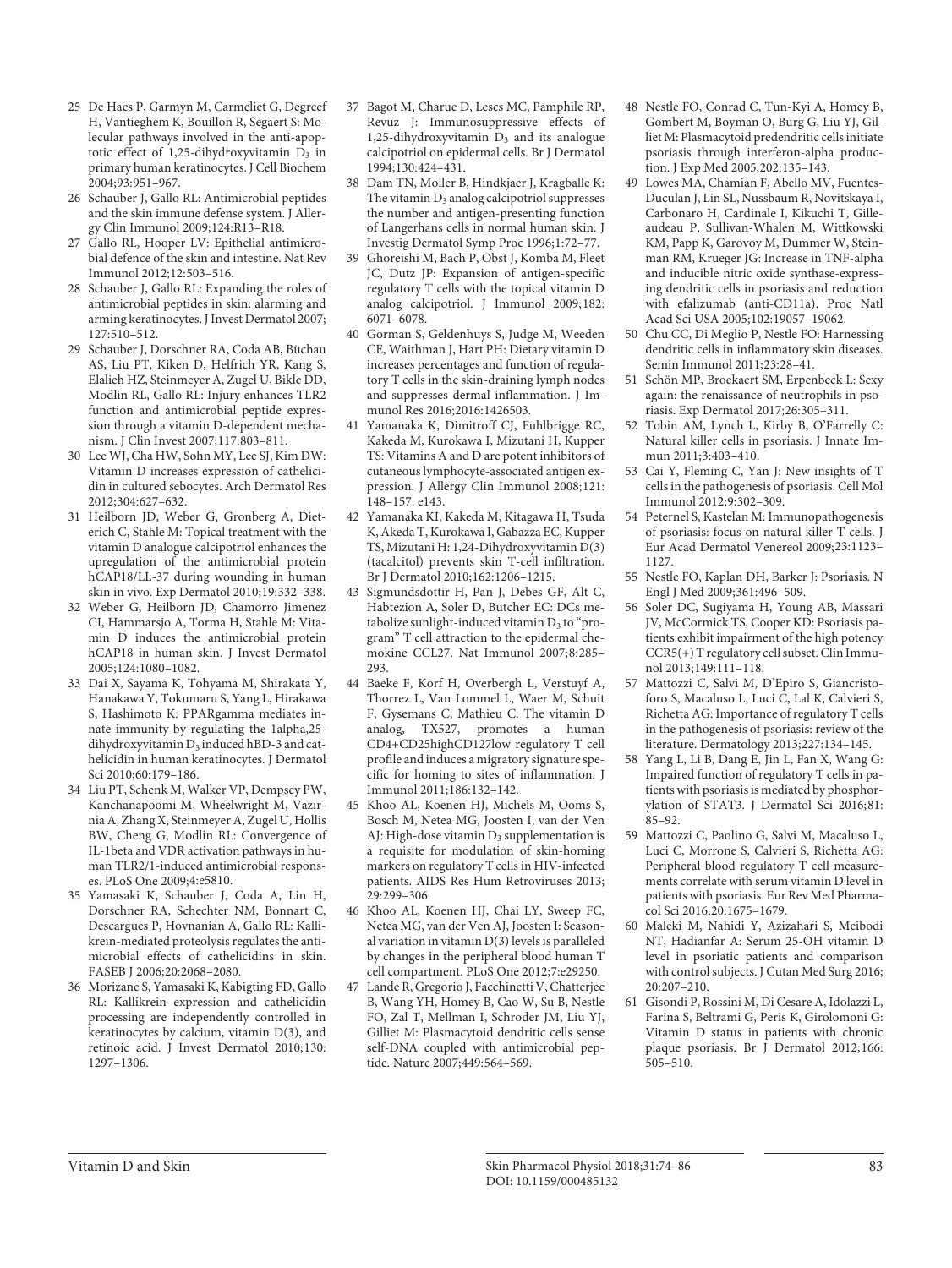- 62 Chandrashekar L, Kumarit GR, Rajappa M, Revathy G, Munisamy M, Thappa DM: 25-Hydroxy vitamin D and ischaemia-modified albumin levels in psoriasis and their association with disease severity. Br J Biomed Sci 2015;72:56–60.
- 63 Orgaz-Molina J, Magro-Checa C, Rosales-Alexander JL, Arrabal-Polo MA, Castellote-Caballero L, Buendia-Eisman A, Raya-Alvarez E, Arias-Santiago S: Vitamin D insufficiency is associated with higher carotid intima-media thickness in psoriatic patients. Eur J Dermatol 2014;24:53–62.
- 64 Al-Mutairi N, Shaaban D: Effect of narrowband ultraviolet B therapy on serum vitamin D and cathelicidin (LL-37) in patients with chronic plaque psoriasis. J Cutan Med Surg 2014;18:43–48.
- 65 Atwa MA, Balata MG, Hussein AM, Abdelrahman NI, Elminshawy HH: Serum 25-hydroxyvitamin D concentration in patients with psoriasis and rheumatoid arthritis and its association with disease activity and serum tumor necrosis factor-alpha. Saudi Med J 2013;34:806–813.
- 66 Ricceri F, Pescitelli L, Tripo L, Prignano F: Deficiency of serum concentration of 25-hydroxyvitamin D correlates with severity of disease in chronic plaque psoriasis. J Am Acad Dermatol 2013;68:511–512.
- 67 Wilson PB: Serum 25-hydroxyvitamin D status in individuals with psoriasis in the general population. Endocrine 2013;44:537–539.
- 68 Finamor DC, Sinigaglia-Coimbra R, Neves LC, Gutierrez M, Silva JJ, Torres LD, Surano F, Neto DJ, Novo NF, Juliano Y, Lopes AC, Coimbra CG: A pilot study assessing the effect of prolonged administration of high daily doses of vitamin D on the clinical course of vitiligo and psoriasis. Dermatoendocrinology 2013;5:222–234.
- 69 Kragballe K, Beck HI, Sogaard H: Improvement of psoriasis by a topical vitamin  $\overline{D}_3$  analogue (MC 903) in a double-blind study. Br J Dermatol 1988;119:223–230.
- 70 Van de Kerkhof PC, Berth-Jones J, Griffiths CE, Harrison PV, Honigsmann H, Marks R, Roelandts R, Schopf E, Trompke C: Longterm efficacy and safety of tacalcitol ointment in patients with chronic plaque psoriasis. Br J Dermatol 2002;146:414–422.
- 71 Barker JN, Ashton RE, Marks R, Harris RI, Berth-Jones J: Topical maxacalcitol for the treatment of psoriasis vulgaris: a placebocontrolled, double-blind, dose-finding study with active comparator. Br J Dermatol 1999; 141:274–278.
- 72 Le P, Tu J, Gebauer K, Brown S: Serum 25-hydroxyvitamin D increases with NB-UVB and UVA/UVB phototherapy in patients with psoriasis and atopic dermatitis in Western Australia. Australas J Dermatol 2016;57:115–121.
- 73 Franken SM, Witte B, Pavel S, Rustemeyer T: Psoriasis and daily low-emission phototherapy: effects on disease and vitamin D level. Photodermatol Photoimmunol Photomed 2015;31:83–89.
- 74 Feldmeyer L, Shojaati G, Spanaus KS, Navarini A, Theler B, Donghi D, Urosevic-Maiwald M, Glatz M, Imhof L, Barysch MJ, Dummer R, Roos M, French LE, Surber C, Hofbauer GF: Phototherapy with UVB narrowband, UVA/UVBnb, and UVA1 differentially impacts serum 25-hydroxyvitamin-D<sub>3</sub>. J Am Acad Dermatol 2013;69:530–536.
- 75 Takahashi H, Tsuji H, Ishida-Yamamoto A, Iizuka H: Comparison of clinical effects of psoriasis treatment regimens among calcipotriol alone, narrowband ultraviolet B phototherapy alone, combination of calcipotriol and narrowband ultraviolet B phototherapy once a week, and combination of calcipotriol and narrowband ultraviolet B phototherapy more than twice a week. J Dermatol 2013;40: 424–427.
- 76 Segaert S, Ropke M: The biological rationale for use of vitamin D analogs in combination with corticosteroids for the topical treatment of plaque psoriasis. J Drugs Dermatol 2013; 12:e129–e137.
- 77 Bagel J, Levi E, Tyring S, Knuckles ML: Reallife treatment profile of calcipotriene and betamethasone dipropionate topical suspension in patients with psoriasis vulgaris. J Drugs Dermatol 2014;13:1374–1379.
- 78 Eichenfield LF, Ganslandt C, Kurvits M, Schlessinger J: Safety and efficacy of calcipotriene plus betamethasone dipropionate topical suspension in the treatment of extensive scalp psoriasis in adolescents ages 12–17 years. Pediatr Dermatol 2015;32:28–35.
- 79 Karthaus N, van Spriel AB, Looman MW, Chen S, Spilgies LM, Lieben L, Carmeliet G, Ansems M, Adema GJ: Vitamin D controls murine and human plasmacytoid dendritic cell function. J Invest Dermatol 2014;134: 1255–1264.
- 80 Dyring-Andersen B, Bonefeld CM, Bzorek M, Lovendorf MB, Lauritsen JP, Skov L, Geisler C: The vitamin D analogue calcipotriol reduces the frequency of CD8+ IL-17+ T cells in psoriasis lesions. Scand J Immunol 2015;82: 84–91.
- 81 Fujiyama T, Ito T, Umayahara T, Ikeya S, Tatsuno K, Funakoshi A, Hashizume H, Tokura Y: Topical application of a vitamin  $D_3$  analogue and corticosteroid to psoriasis plaques decreases skin infiltration of TH17 cells and their ex vivo expansion. J Allergy Clin Immunol 2016;138:517–528 e515.
- 82 Sato-Deguchi E, Imafuku S, Chou B, Ishii K, Hiromatsu K, Nakayama J: Topical vitamin D(3) analogues induce thymic stromal lymphopoietin and cathelicidin in psoriatic skin lesions. Br J Dermatol 2012;167:77–84.
- 83 Balato A, Schiattarella M, Lembo S, Mattii M, Prevete N, Balato N, Ayala F: Interleukin-1 family members are enhanced in psoriasis and suppressed by vitamin D and retinoic acid. Arch Dermatol Res 2013;305:255–262.
- 84 Hegyi Z, Zwicker S, Bureik D, Peric M, Koglin S, Batycka-Baran A, Prinz JC, Ruzicka T, Schauber J, Wolf R: Vitamin D analog calcipotriol suppresses the Th17 cytokine-induced proinflammatory S100 "alarmins" psoriasin (S100A7) and koebnerisin (S100A15) in psoriasis. J Invest Dermatol 2012;132:1416–1424.
- 85 Datta Mitra A, Raychaudhuri SP, Abria CJ, Mitra A, Wright R, Ray R, Kundu-Raychaudhuri S: 1alpha,25-Dihydroxyvitamin-D<sub>3</sub>-3bromoacetate regulates AKT/mTOR signaling cascades: a therapeutic agent for psoriasis. J Invest Dermatol 2013;133:1556–1564.
- 86 Hoss E, Austin HR, Batie SF, Jurutka PW, Haussler MR, Whitfield GK: Control of late cornified envelope genes relevant to psoriasis risk: upregulation by 1,25-dihydroxyvitamin D3 and plant-derived delphinidin. Arch Dermatol Res 2013;305:867–878.
- 87 Visconti B, Paolino G, Carotti S, Pendolino AL, Morini S, Richetta AG, Calvieri S: Immunohistochemical expression of VDR is associated with reduced integrity of tight junction complex in psoriatic skin. J Eur Acad Dermatol Venereol 2015;29:2038–2042.
- 88 Savoia P, Novelli M, De Matteis A, Verrone A, Bernengo MG: Effects of topical calcipotriol on the expression of adhesion molecules in psoriasis. J Cutan Pathol 1998;25:89–94.
- 89 Richetta AG, Silvestri V, Giancristoforo S, Rizzolo P, D'Epiro S, Graziano V, Mattozzi C, Navazio AS, Campoli M, D'Amico C, Scarno M, Calvieri S, Ottini L: A-1012G promoter polymorphism of vitamin D receptor gene is associated with psoriasis risk and lower allele-specific expression. DNA Cell Biol 2014;33:102–109.
- 90 Zhou X, Xu LD, Li YZ: The association of polymorphisms of the vitamin D receptor gene with psoriasis in the Han population of northeastern China. J Dermatol Sci 2014;73: 63–66.
- 91 Polic MV, Rucevic I, Barisic-Drusko V, Miskulin M, Glavas-Obrovac L, Stefanic M, Karner I, Lipozencic J, Bacun T, Mihaljevic I: Polymorphisms of vitamin D receptor gene in the population of eastern Croatia with psoriasis vulgaris and diabetes mellitus. Coll Antropol 2012;36:451–457.
- 92 Rucevic I, Stefanic M, Tokic S, Vuksic M, Glavas-Obrovac L, Barisic-Drusko V: Lack of association of vitamin D receptor gene 3′-haplotypes with psoriasis in Croatian patients. J Dermatol 2012;39:58–62.
- 93 Zuel-Fakkar NM, Kamel MM, Asaad MK, Mahran MZ, Shehab AA: A study of ApaI and TaqI genotypes of the vitamin D receptor in Egyptian patients with psoriasis. Clin Exp Dermatol 2011;36:355–359.
- 94 Liu JL, Zhang SQ, Zeng HM: ApaI, BsmI, FokI and TaqI polymorphisms in the vitamin D receptor (VDR) gene and the risk of psoriasis: a meta-analysis. J Eur Acad Dermatol Venereol 2013;27:739–746.
- 95 Lee YH, Choi SJ, Ji JD, Song GG: Vitamin D receptor ApaI, TaqI, BsmI, and FokI polymorphisms and psoriasis susceptibility: a meta-analysis. Mol Biol Rep 2012;39:6471–6478.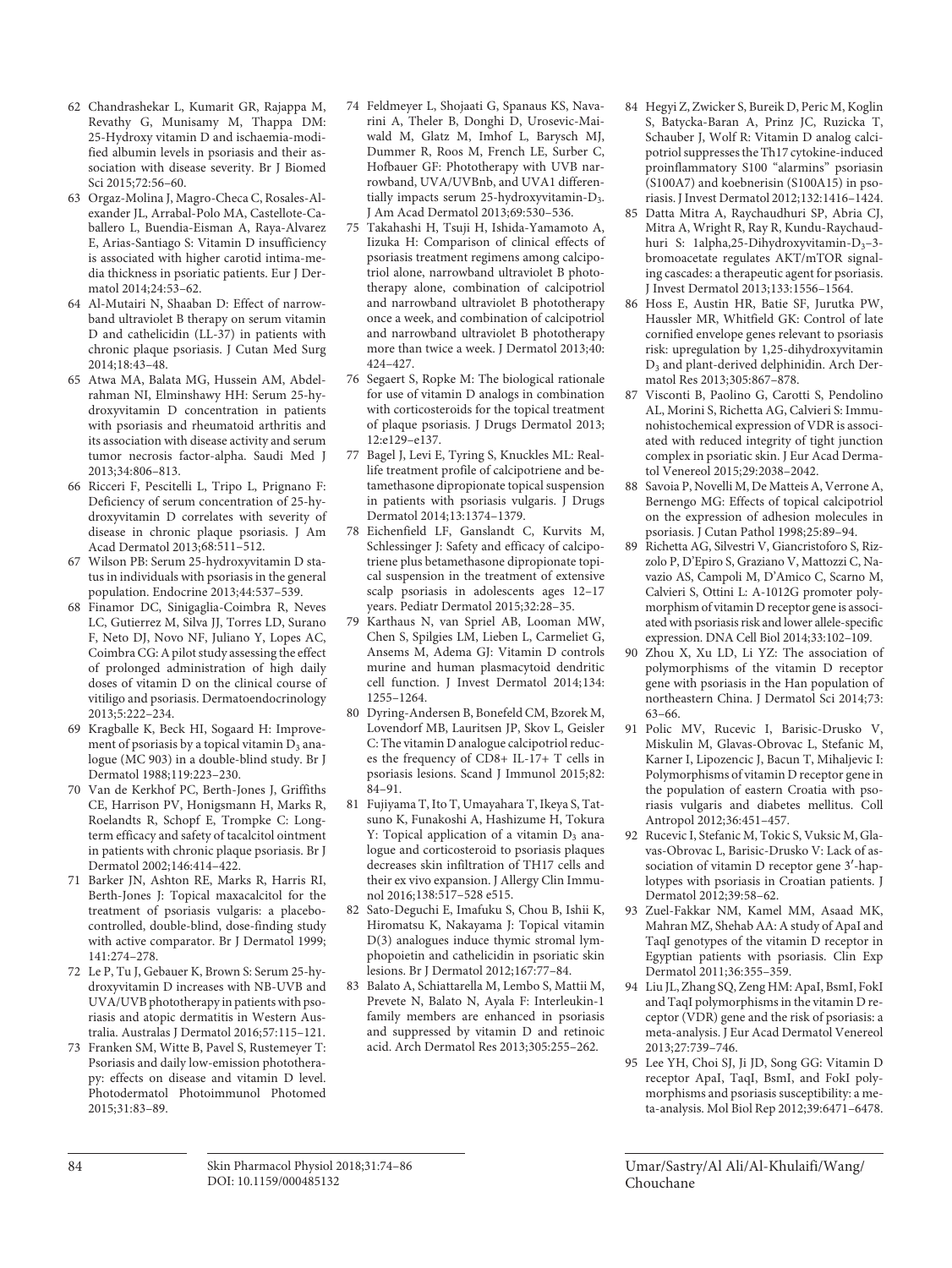- 96 Ryan C, Renfro L, Collins P, Kirby B, Rogers S: Clinical and genetic predictors of response to narrowband ultraviolet B for the treatment of chronic plaque psoriasis. Br J Dermatol 2010;163:1056–1063.
- 97 Halsall JA, Osborne JE, Pringle JH, Hutchinson PE: Vitamin D receptor gene polymorphisms, particularly the novel A-1012G promoter polymorphism, are associated with vitamin  $D_3$  responsiveness and non-familial susceptibility in psoriasis. Pharmacogenet Genomics 2005;15:349–355.
- 98 Saeki H, Asano N, Tsunemi Y, Takekoshi T, Kishimoto M, Mitsui H, Tada Y, Torii H, Komine M, Asahina A, Tamaki K: Polymorphisms of vitamin D receptor gene in Japanese patients with psoriasis vulgaris. J Dermatol Sci 2002;30:167–171.
- Bieber T: Atopic dermatitis. N Engl J Med 2008;358:1483–1494.
- 100 Bieber T: Atopic dermatitis. Ann Dermatol 2010;22:125–137.
- 101 Le Lamer M, Pellerin L, Reynier M, Cau L, Pendaries V, Leprince C, Mechin MC, Serre G, Paul C, Simon M: Defects of corneocyte structural proteins and epidermal barrier in atopic dermatitis. Biol Chem 2015;396: 1163–1179.
- 102 Palmer CN, Irvine AD, Terron-Kwiatkowski A, Zhao Y, Liao H, Lee SP, Goudie DR, Sandilands A, Campbell LE, Smith FJ, O'Regan GM, Watson RM, Cecil JE, Bale SJ, Compton JG, DiGiovanna JJ, Fleckman P, Lewis-Jones S, Arseculeratne G, Sergeant A, Munro CS, El Houate B, McElreavey K, Halkjaer LB, Bisgaard H, Mukhopadhyay S, McLean WH: Common loss-of-function variants of the epidermal barrier protein filaggrin are a major predisposing factor for atopic dermatitis. Nat Genet 2006;38:441– 446.
- 103 Tokura Y: Extrinsic and intrinsic types of atopic dermatitis. J Dermatol Sci 2010;58:  $1 - 7$ .
- 104 Soumelis V, Reche PA, Kanzler H, Yuan W, Edward G, Homey B, Gilliet M, Ho S, Antonenko S, Lauerma A, Smith K, Gorman D, Zurawski S, Abrams J, Menon S, McClanahan T, de Waal-Malefyt Rd R, Bazan F, Kastelein RA, Liu YJ: Human epithelial cells trigger dendritic cell mediated allergic inflammation by producing TSLP. Nat Immunol 2002;3:673–680.
- 105 Said A, Weindl G: Regulation of dendritic cell function in inflammation. J Immunol Res 2015;2015:743169.
- 106 Kerschenlohr K, Decard S, Przybilla B, Wollenberg A: Atopy patch test reactions show a rapid influx of inflammatory dendritic epidermal cells in patients with extrinsic atopic dermatitis and patients with intrinsic atopic dermatitis. J Allergy Clin Immunol 2003; 111:869–874.
- 107 Gaspar K, Barath S, Nagy G, Mocsai G, Gyimesi E, Szodoray P, Irinyi B, Zeher M, Remenyik E, Szegedi A: Regulatory T-cell subsets with acquired functional impairment: important indicators of disease severity in atopic dermatitis. Acta Derm Venereol 2015;95:151–155.
- 108 Ou LS, Goleva E, Hall C, Leung DY: T regulatory cells in atopic dermatitis and subversion of their activity by superantigens. J Allergy Clin Immunol 2004;113:756–763.
- 109 Lesiak A, Smolewski P, Sobolewska-Sztychny D, Sysa-Jedrzejowska A, Narbutt J: The role of T-regulatory cells and Toll-like receptors 2 and 4 in atopic dermatitis. Scand J Immunol 2012;76:405–410.
- 110 Roesner LM, Floess S, Witte T, Olek S, Huehn J, Werfel T: Foxp3(+) regulatory T cells are expanded in severe atopic dermatitis patients. Allergy 2015;70:1656–1660.
- 111 Ma L, Xue HB, Guan XH, Shu CM, Wang F, Zhang JH, An RZ: The Imbalance of Th17 cells and CD4(+) CD25(high) Foxp3(+)  $T_{reg}$ cells in patients with atopic dermatitis. J Eur Acad Dermatol Venereol 2014;28:1079–1086.
- 112 Verhagen J, Akdis M, Traidl-Hoffmann C, Schmid-Grendelmeier P, Hijnen D, Knol EF, Behrendt H, Blaser K, Akdis CA: Absence of T-regulatory cell expression and function in atopic dermatitis skin. J Allergy Clin Immunol 2006;117:176–183.
- 113 De Benedetto A, Agnihothri R, McGirt LY, Bankova LG, Beck LA: Atopic dermatitis: a disease caused by innate immune defects? J Invest Dermatol 2009;129:14–30.
- 114 Hata TR, Gallo RL: Antimicrobial peptides, skin infections, and atopic dermatitis. Semin Cutan Med Surg 2008;27:144–150.
- 115 Weiland SK, Husing A, Strachan DP, Rzehak P, Pearce N; ISAAC Phase One Study Group: Climate and the prevalence of symptoms of asthma, allergic rhinitis, and atopic eczema in children. Occup Environ Med 2004;61:609–615.
- 116 Schlichte MJ, Vandersall A, Katta R: Diet and eczema: a review of dietary supplements for the treatment of atopic dermatitis. Dermatol Pract Concept 2016;6:23–29.
- 117 Cheng HM, Kim S, Park GH, Chang SE, Bang S, Won CH, Lee MW, Choi JH, Moon KC: Low vitamin D levels are associated with atopic dermatitis, but not allergic rhinitis, asthma, or IgE sensitization, in the adult Korean population. J Allergy Clin Immunol 2014;133:1048–1055.
- 118 Kang JW, Kim JH, Kim HJ, Lee JG, Yoon JH, Kim CH: Association of serum 25-hydroxyvitamin D with serum IgE levels in Korean adults. Auris Nasus Larynx 2016;43: 84–88.
- 119 Yang AR, Kim YN, Lee BH: Dietary intakes and lifestyle patterns of Korean children and adolescents with atopic dermatitis: using the fourth and fifth Korean National Health and Nutrition Examination Survey (KNHANES IV,V), 2007–11. Ecol Food Nutr 2016;55: 50–64.
- 120 El Taieb MA, Fayed HM, Aly SS, Ibrahim AK: Assessment of serum 25-hydroxyvitamin D levels in children with atopic dermatitis: correlation with SCORAD index. Dermatitis 2013;24:296–301.
- 121 Kim MJ, Kim SN, Lee YW, Choe YB, Ahn KJ: Vitamin D status and efficacy of vitamin D supplementation in atopic dermatitis: a systematic review and meta-analysis. Nutrients 2016;8:E789.
- 122 Cheon BR, Shin JE, Kim YJ, Shim JW, Kim DS, Jung HL, Park MS, Shim JY: Relationship between serum 25-hydroxyvitamin D and interleukin-31 levels, and the severity of atopic dermatitis in children. Korean J Pediatr 2015;58:96–101.
- 123 Peroni DG, Piacentini GL, Cametti E, Chinellato I, Boner AL: Correlation between serum 25-hydroxyvitamin D levels and severity of atopic dermatitis in children. Br J Dermatol 2011;164:1078–1082.
- 124 Thuesen BH, Heede NG, Tang L, Skaaby T, Thyssen JP, Friedrich N, Linneberg A: No association between vitamin D and atopy, asthma, lung function or atopic dermatitis: a prospective study in adults. Allergy 2015;70: 1501–1504.
- 125 Back O, Blomquist HK, Hernell O, Stenberg B: Does vitamin D intake during infancy promote the development of atopic allergy? Acta Derm Venereol 2009;89:28–32.
- 126 Miyake Y, Tanaka K, Okubo H, Sasaki S, Arakawa M: Maternal consumption of dairy products, calcium, and vitamin D during pregnancy and infantile allergic disorders. Ann Allergy Asthma Immunol 2014;113: 82–87.
- 127 Gale CR, Robinson SM, Harvey NC, Javaid MK, Jiang B, Martyn CN, Godfrey KM, Cooper C: Maternal vitamin D status during pregnancy and child outcomes. Eur J Clin Nutr 2008;62:68–77.
- 128 Chiu CY, Huang SY, Peng YC, Tsai MH, Hua MC, Yao TC, Yeh KW, Huang JL: Maternal vitamin D levels are inversely related to allergic sensitization and atopic diseases in early childhood. Pediatr Allergy Immunol 2015;26:337–343.
- 129 Jones AP, Palmer D, Zhang G, Prescott SL: Cord blood 25-hydroxyvitamin  $D_3$  and allergic disease during infancy. Pediatrics 2012;130:e1128–e1135.
- 130 Baiz N, Dargent-Molina P, Wark JD, Souberbielle JC, Annesi-Maesano I: Cord serum 25-hydroxyvitamin D and risk of early childhood transient wheezing and atopic dermatitis. J Allergy Clin Immunol 2014;133:147– 153.
- 131 Stelmach I, Majak P, Jerzynska J, Podlecka D, Stelmach W, Polanska K, Gromadzinska J, Wasowicz W, Hanke W: Cord serum 25-hydroxyvitamin D correlates with early childhood viral-induced wheezing. Respir Med 2015;109:38–43.